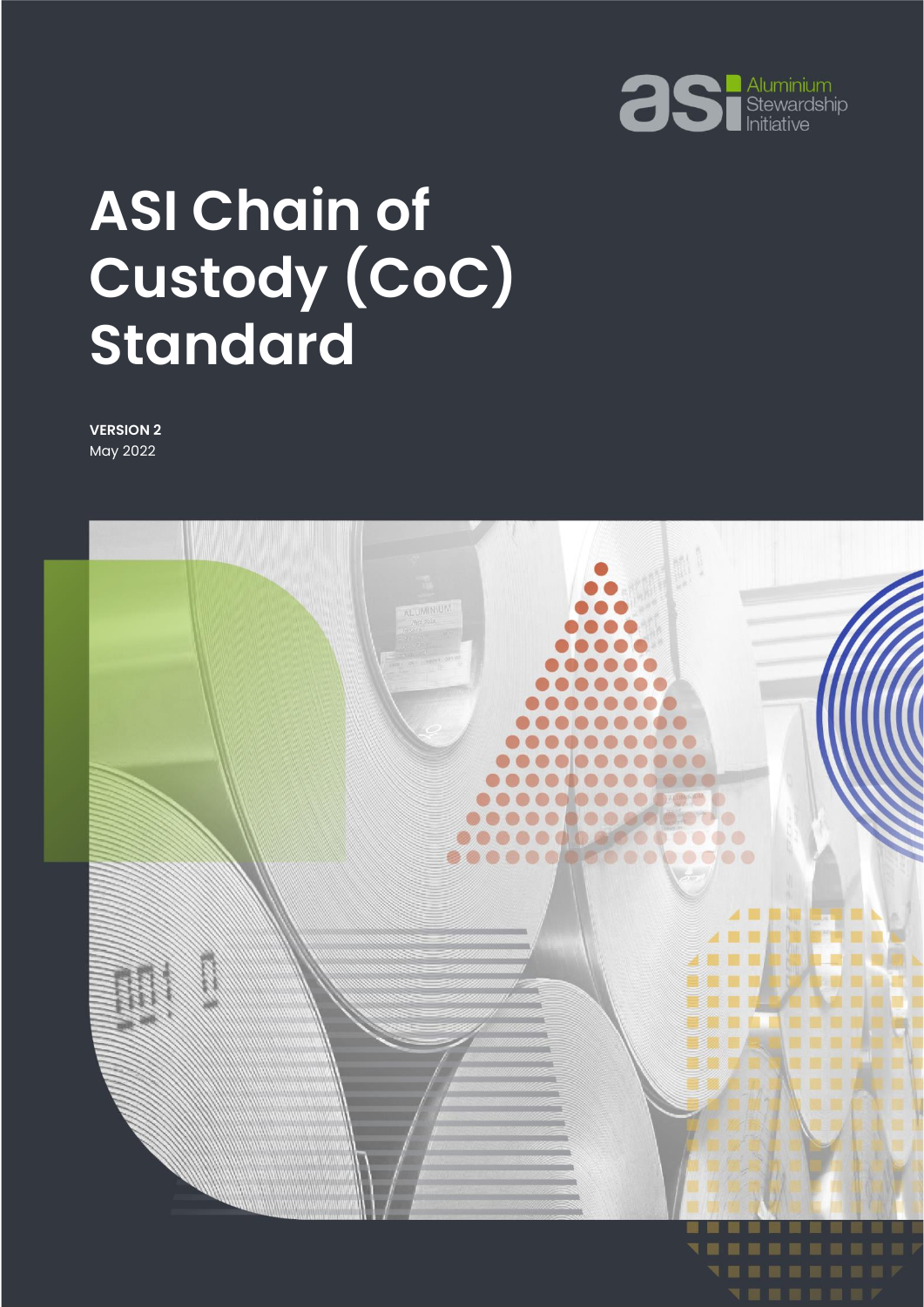

# **Aluminium Stewardship Initiative (ASI)**

ASI is a not-for-profit standards setting and certification organisation for the aluminium value chain.

Our vision is to maximise the contribution of aluminium to a sustainable society.

Our mission is to recognise and collaboratively foster responsible production, sourcing and stewardship of aluminium.

Our values include:

I I I I I I I I I I I I I I I I I I

- Being inclusive in our work and decision making processes by promoting and enabling the participation of representatives in all relevant stakeholder groups.
- Encouraging uptake throughout the bauxite, alumina and aluminium value chain, from mine to downstream users.
- Advancing material stewardship as a shared responsibility in the lifecycle of aluminium from extraction, production, use and recycling.

#### **General Enquiries**

ASI welcomes questions and feedback on this document.

Email: [info@aluminium-stewardship.org](mailto:info@aluminium-stewardship.org) 

Telephone: +61 3 9857 8008

Mail: PO Box 4061, Balwyn East, VIC 3103, AUSTRALIA

Website: [www.aluminium-stewardship.org](http://www.aluminium-stewardship.org/)

#### **Disclaimer**

*This document does not intend to, nor does it, replace, contravene or otherwise alter the requirements of the ASI Constitution or any applicable national, state or local government laws, regulations or other requirements regarding the matters included herein. This document gives general guidance only and should not be regarded as a complete and authoritative statement on the subject matter contained herein. ASI documents are updated from time to time, and the version posted on the ASI website supersedes all other earlier versions.*

*Organisations that make ASI-related claims are each responsible for their own Compliance with Applicable Law, including laws and regulations related to labelling, advertisement, and consumer protection, and competition or antitrust laws, at all times. ASI does not accept liability for any violations of Applicable Law or any infringement of third-party rights (each a Breach) by other organisations, even where such Breach arises in relation to, or in reliance upon, any ASI Standard, document or other material, recommendation or directive issued by or on behalf of ASI. ASI gives no undertaking, representation or warranty that Compliance with an ASI Standard, document or other material, recommendation or directive issued by or on behalf of ASI will result in Compliance with any Applicable Law or will avoid any Breach from occurring.*

*The official language of ASI is English. ASI aims to make translations available in a range of languages and these will be posted on the ASI website. In the case of inconsistency between versions, reference shall default to the official language version.*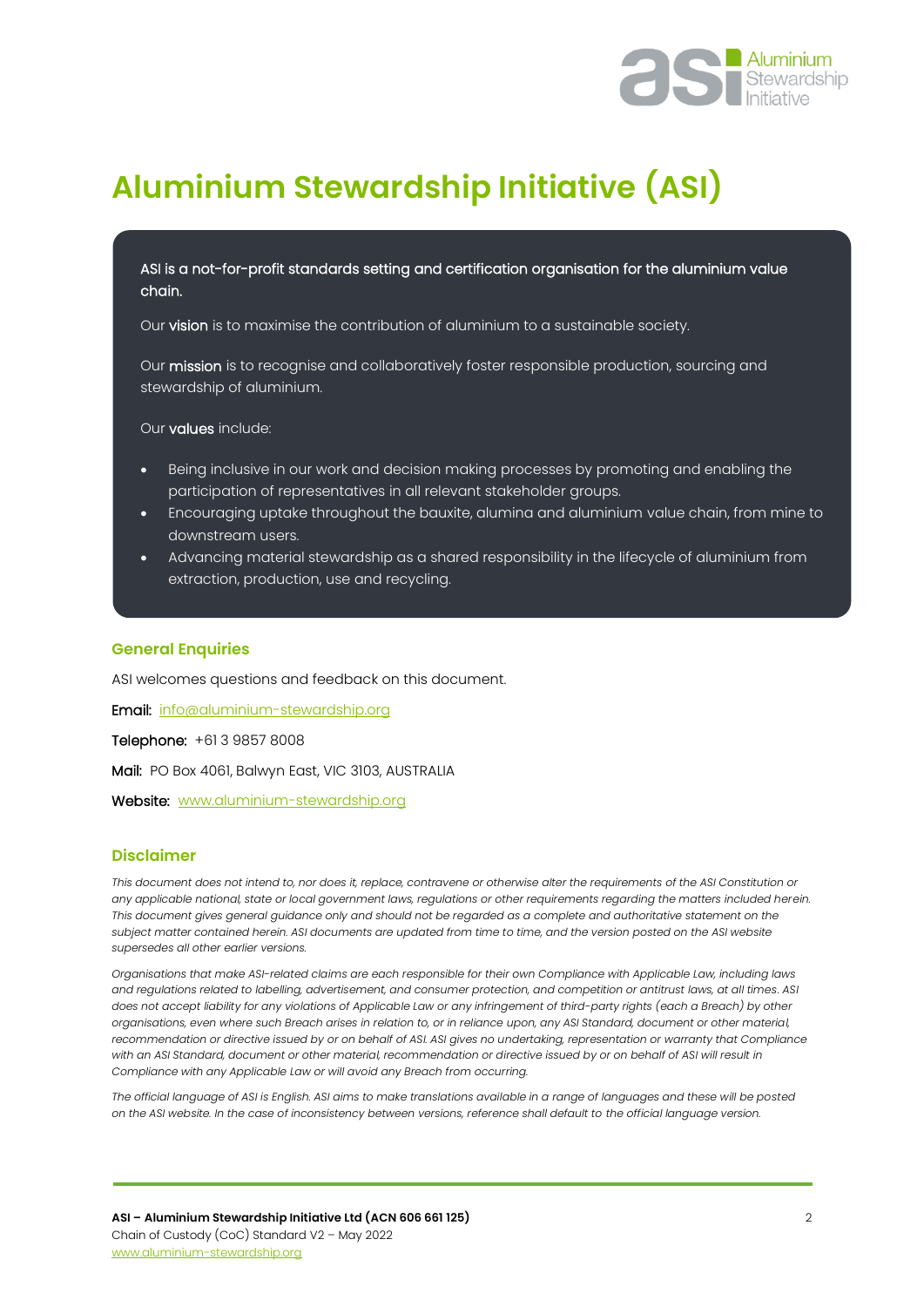

# **ASI Chain of Custody Standard**

#### **Contents**

| А. |                                                                                                             |                                                                               |  |
|----|-------------------------------------------------------------------------------------------------------------|-------------------------------------------------------------------------------|--|
| В. |                                                                                                             |                                                                               |  |
| С. |                                                                                                             |                                                                               |  |
| D. |                                                                                                             |                                                                               |  |
| Е. |                                                                                                             |                                                                               |  |
| F. |                                                                                                             |                                                                               |  |
| G. |                                                                                                             |                                                                               |  |
| Н. |                                                                                                             |                                                                               |  |
| I. |                                                                                                             |                                                                               |  |
| J. |                                                                                                             |                                                                               |  |
| К. |                                                                                                             |                                                                               |  |
|    |                                                                                                             |                                                                               |  |
| А. |                                                                                                             |                                                                               |  |
|    | 1.                                                                                                          |                                                                               |  |
|    | 2.                                                                                                          |                                                                               |  |
| В. |                                                                                                             |                                                                               |  |
|    | 3.                                                                                                          | Primary Aluminium: Criteria for ASI Bauxite, ASI Alumina and ASI Aluminium 13 |  |
|    | 4.                                                                                                          |                                                                               |  |
|    | 5.                                                                                                          |                                                                               |  |
|    | 6.                                                                                                          |                                                                               |  |
|    | Due Diligence for Non-CoC Material, CoC Material Acquired through a Trader and Recyclable<br>7 <sub>1</sub> |                                                                               |  |
|    |                                                                                                             |                                                                               |  |
| C. |                                                                                                             |                                                                               |  |
|    | 8.                                                                                                          |                                                                               |  |
|    | 9.                                                                                                          |                                                                               |  |
|    | 10.                                                                                                         |                                                                               |  |
|    | $\mathbf{L}$                                                                                                |                                                                               |  |
|    |                                                                                                             |                                                                               |  |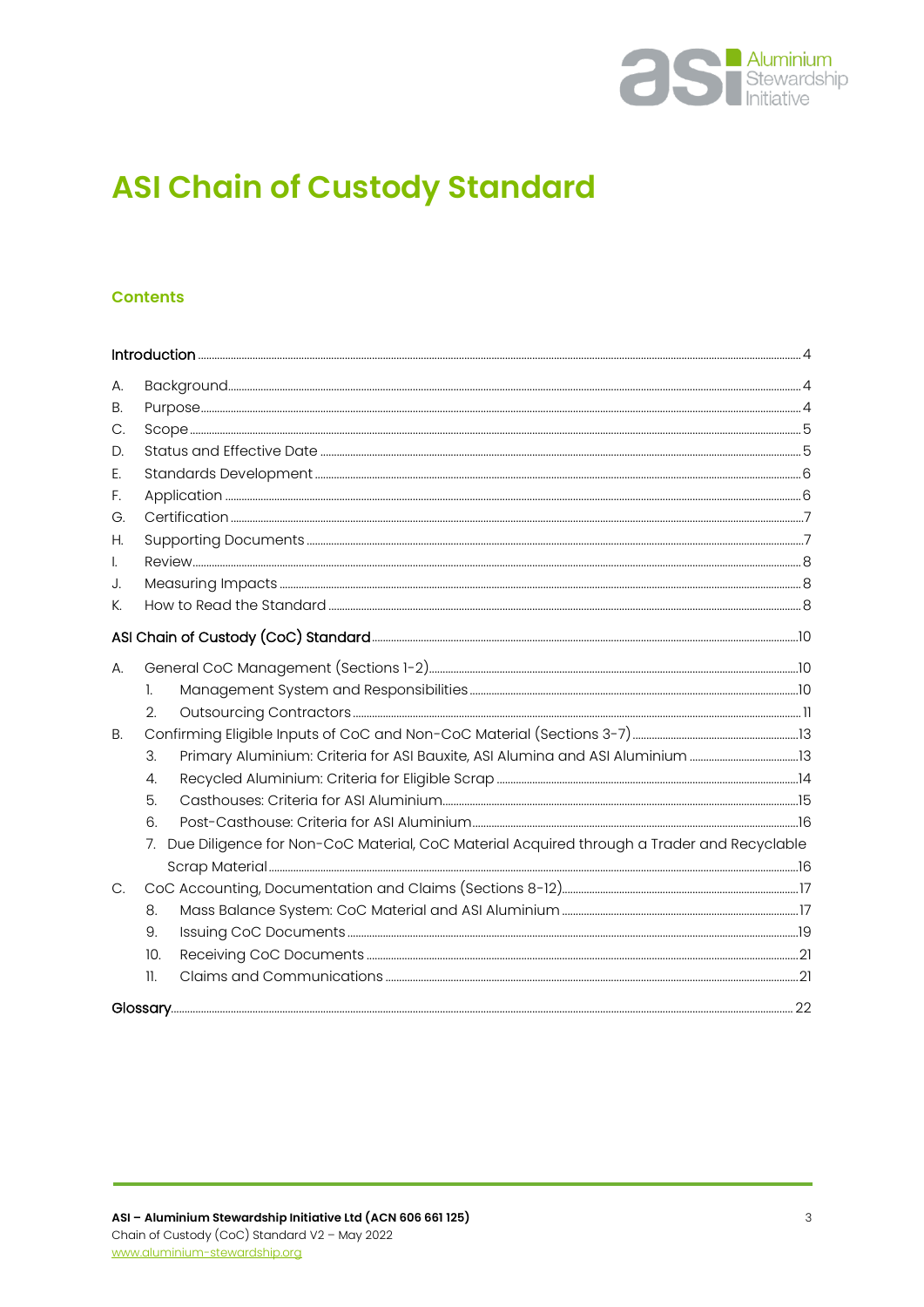

# <span id="page-3-0"></span>**Introduction**

# <span id="page-3-1"></span>**A. Background**

The Aluminium Stewardship Initiative (ASI) is a non-profit, multi-stakeholder organisation which exists to administer an independent third-party Certification program for the Aluminium value chain. The ASI Certification program provides assurance against two voluntary Standards: the ASI Performance Standard and the ASI Chain of Custody Standard.

The ASI Performance Standard defines environmental, social and governance Principles and Criteria that address sustainability issues in the Aluminium value chain. ASI Members in the Production and Transformation and Industrial Users membership classes are required to have at least one Facility certified against the ASI Performance Standard within two years of joining ASI. For more information, please visit [aluminium-stewardship.org](file:///C:/Users/FionaSolomon/Box%20Sync/Standards/ASI%20Chain%20of%20Custody%20Standard/Draft%203/aluminium-stewardship.org).

The ASI Chain of Custody (CoC) Standard (this Standard) complements the ASI Performance Standard, and is voluntary for ASI Members, though encouraged. The ASI CoC Standard sets out requirements for the maintenance of a Chain of Custody for CoC Material, including ASI Aluminium through the value chain.

The ASI CoC Standard specifies two starting points for ASI Aluminium: Primary and Recycled, connected into the Aluminium supply chain through a Mass Balance System, which requires an unbroken chain of CoC Certified Entities to supply it.

### <span id="page-3-2"></span>**B. Purpose**

ASI's long-term objective is to increase the supply of, and demand for, ASI Aluminium through the global value chain, providing independent assurance of responsible production, sourcing and stewardship of Aluminium, through implementation of the ASI CoC Standard.

The ASI CoC Standard aims to support responsible supply chains by:

- Providing a common Standard for ASI Members who wish to implement Mass Balance Chain of Custody systems in the Aluminium value chain
- Establishing requirements that can be independently audited against Objective Evidence for the granting of ASI CoC Certification
- Serving as a broader reference for the establishment and improvement of responsible production, sourcing and stewardship initiatives in metals supply chains.

The implementation of ASI CoC Standard enables a link between verified practices at successive steps of the supply chain under the ASI Performance Standard, to the Products produced by ASI Certified Entities.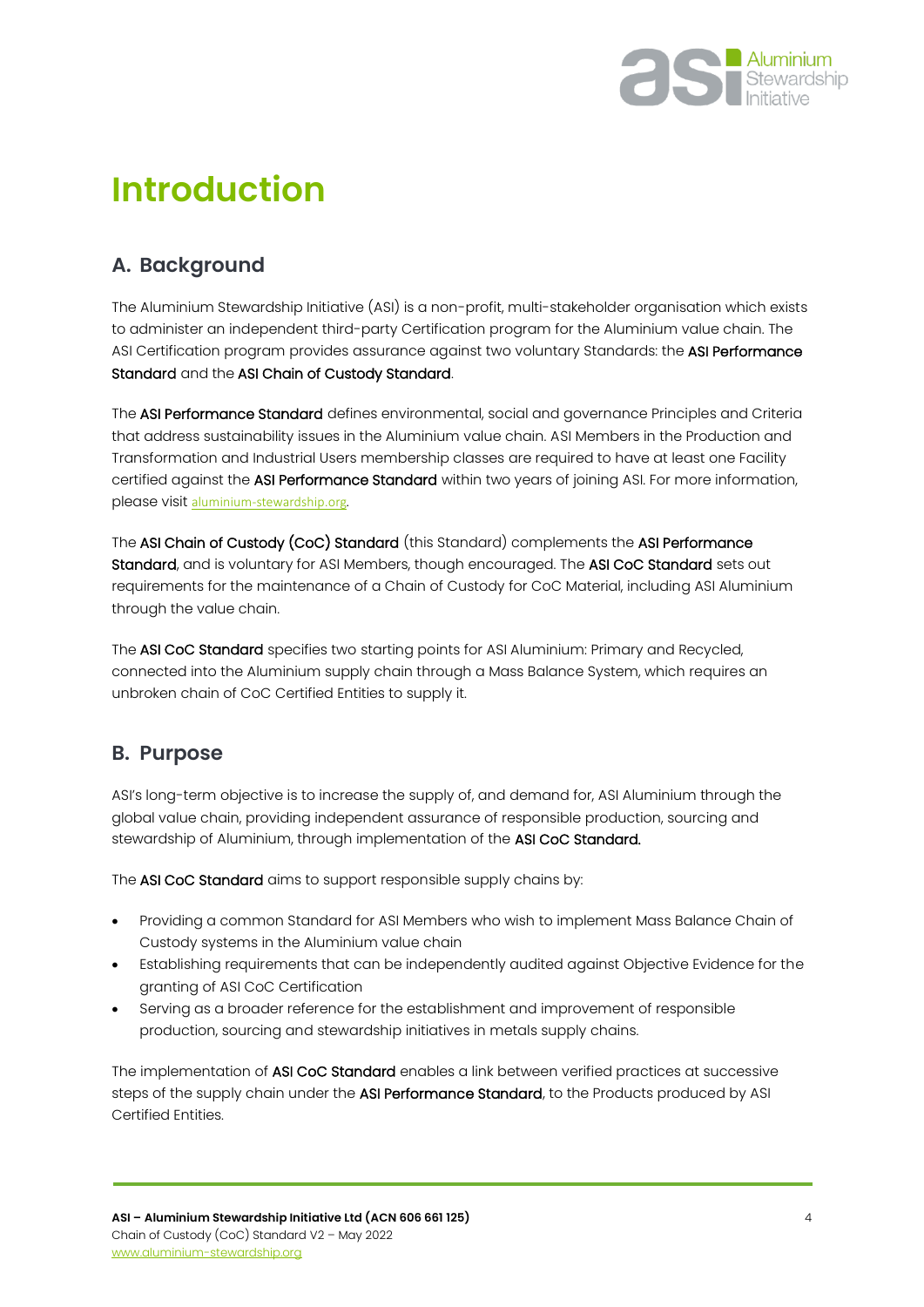

### <span id="page-4-0"></span>**C. Scope**

The ASI CoC Standard defines requirements for Entities and Facilities implementing Chain of Custody Management Systems, including systems for sourcing, accounting and transfer of CoC Material and Eligible Scrap.

CoC Material is a collective term for ASI Bauxite, ASI Alumina and ASI Aluminium produced by, and shipped/transferred to, ASI Certified Entities in accordance with the ASI CoC Standard.



At various points in the ASI CoC Standard, the term 'CoC Material' may be used to mean any of these, or one of the specific terms above may be used instead. Eligible Scrap is another kind of Input/Output but is not CoC Material until it is designated ASI Aluminium by the Aluminium Re-Melter/Refiner, so is referred to separately.

Throughout this CoC Standard the use of the terms Input and Output refer specifically to the flow of CoC Material into and out of an Entity's Certification Scope. As CoC Material moves between supply chain activities within an Entity's Certification Scope, the term Intra-Entity Flow is used. The flow of all material (encompassing both CoC and Non-CoC) into and out of an Entity and/or its supply chain activities is referred to generally as Inflow and Outflow.

Other metals contained in alloys, platings, coatings, laminates or product components, and other materials such as plastics, glass, paints and agricultural products, which may be found in combination with CoC Material or Eligible Scrap at one or more stages of the value chain, are outside the scope of the ASI CoC Standard and are treated as neutral materials.

# <span id="page-4-1"></span>**D. Status and Effective Date**

This is Version 2 of the ASI Chain of Custody Standard, which was approved by the ASI Standards Committee and adopted as an ASI Standard by the ASI Board on 27<sup>th</sup> April 2022.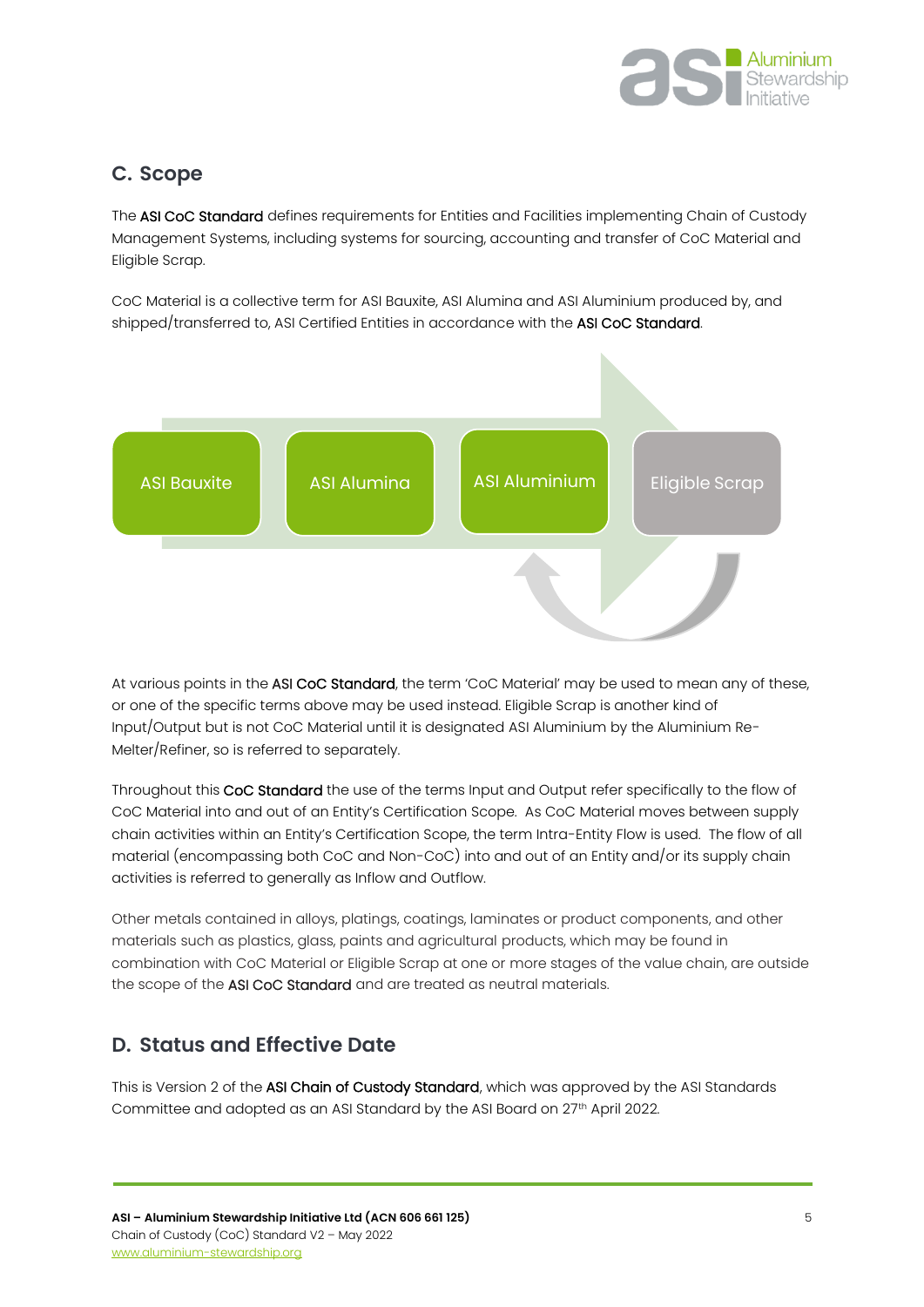

Members are required to demonstrate Conformance to Version 2 of the ASI Chain of Custody Standard in all New and Re-Certification Audits conducted from 1st June 2023. Audits conducted between 1<sup>st</sup> June 2022 and 31<sup>st</sup> May 2023 may be against either version of the Standard.

Surveillance Audits will be based on the version used for the initial Certification.

Existing Certifications against Version 1 may continue for their full Certification cycle, but from 1st June 2023 the Re-Certification Audit must use Version 2.

### <span id="page-5-0"></span>**E. Standards Development**

Development of this Standard has been underpinned by formal and transparent multi-stakeholder processes. ASI is sincerely grateful for the time, expertise and valuable input of the many individuals and organisations who contributed to this Standard.

Version 1 of this Standard was overseen initially by the ASI Standards Setting Group (SSG) under the co-ordination of IUCN, and then by the ASI Standards Committee, and supported by four public comment periods between 2014 and 2017 and a pilot test in 2017.

The revision process culminating in Version 2 of this Standard has been conducted in a formal, collaborative, multi-stakeholder process governed under the ASI Standards Setting Procedure v3.2. Revisions were based on feedback and experience implementing the Standard since it was launched in December 2017.

ASI is a code-compliant ISEAL member and conducts standards development in conformance with the ISEAL Standard-Setting Code of Good Practice for Setting Social and Environmental Standards v 6.0 (2014). More information on ASI's Standards Development processes can be found at: [http://aluminium-stewardship.org/standard-setting-process/activities-and-plans/.](http://aluminium-stewardship.org/standard-setting-process/activities-and-plans/)

# <span id="page-5-1"></span>**F. Application**

ASI Members all share a commitment to the responsible production, sourcing and stewardship of Aluminium, but have varied interests, considerations and priorities about the Chain of Custody of the Aluminium they buy and sell. The ASI Chain of Custody (CoC) Standard is therefore voluntary for ASI Members, though it is recommended as a way to add value to Certification against the ASI Performance Standard.

ASI Members in the Production and Transformation and Industrial Users membership classes are required to achieve ASI Performance Standard Certification against applicable requirements, for at least part of their operations within two years of joining ASI.

Note that unless otherwise specified, the Criteria are applicable to all Facilities.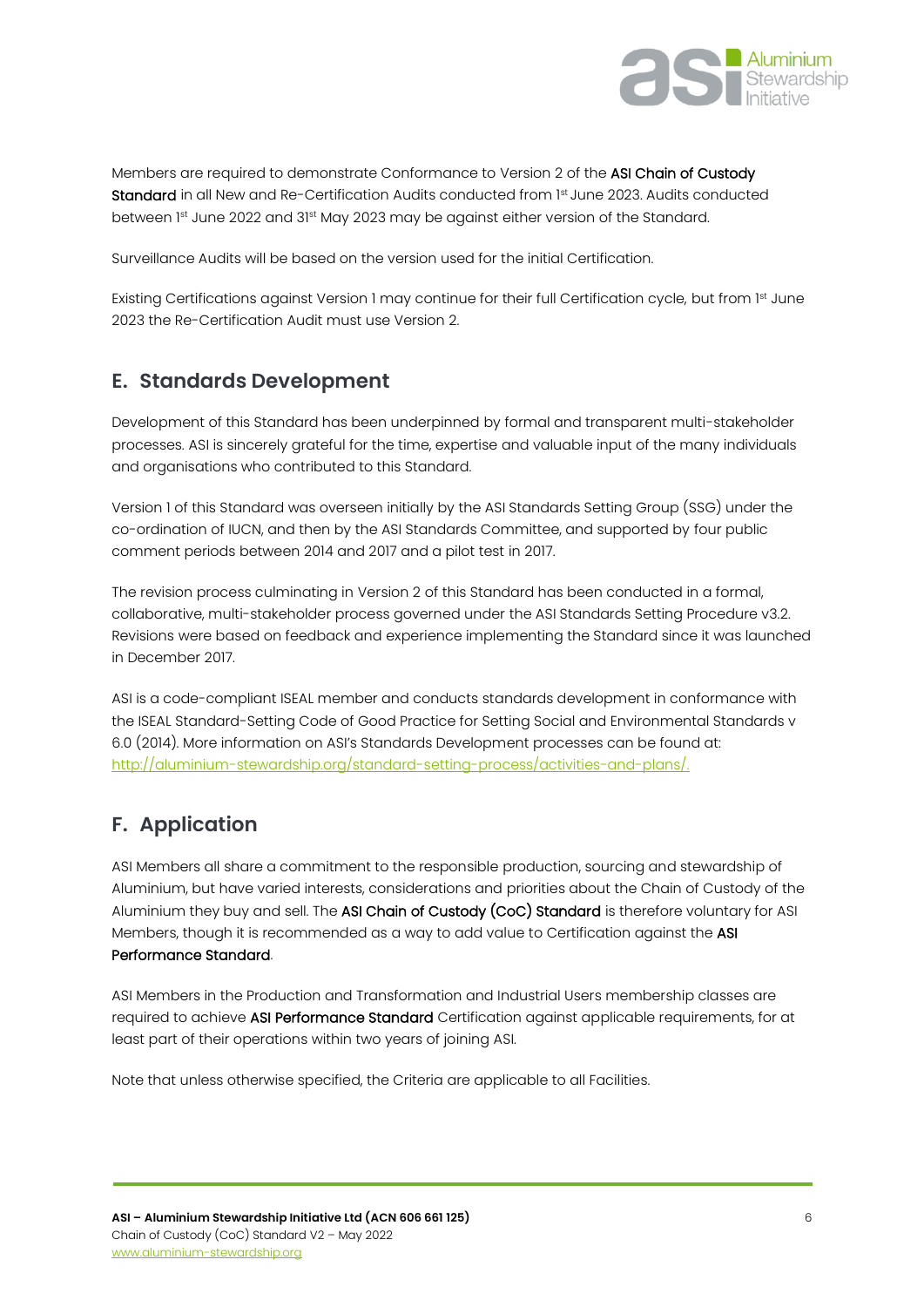

However, CoC Certification is mandatory for Businesses that make any claims relating to production or sourcing of CoC Material, ASI Aluminium, as defined under the ASI CoC Standard. Without CoC Certification, such claims cannot be made.

The Standard is open to all interested users. However, ASI Certification can only be granted to ASI Members or Entities under the Control of ASI Members, on the basis of verification of Conformance by ASI Accredited Auditors.

# <span id="page-6-0"></span>**G. Certification**

The ASI CoC Standard is designed for use by ASI Accredited Auditors to verify an Entity's Conformance for the purposes of granting ASI CoC Certification. Note that Certification against the ASI Performance Standard is also a parallel requirement, and this is specified in the relevant Criteria of the ASI CoC Standard.

The Entity's CoC Certification Scope is defined by the Entity seeking Certification and includes all Facilities (and where applicable, Outsourcing Contractors) that the Entity intends to use for the processing, accounting, shipping and/or receiving of CoC Material.

The steps for ASI CoC Certification are laid out in the ASI Assurance Manual and are summarised as follows:

- The Entity prepares for and requests a Certification Audit from an ASI Accredited Auditor. This may be separate to, or alongside, an Audit for the ASI Performance Standard.
- During the Certification Audit, the Auditor verifies the Entity has systems in place that conform to the ASI CoC Standard to source and/or supply CoC Material. Minor Non-Conformances will be noted and the Entity will be directed to address them.
- Once the Entity achieves CoC Certification, it is authorised to begin issuing CoC Documents for CoC Material.
- Depending on the Entity's Overall Maturity Rating, there may be a Surveillance Audit of the Certified Entity within twelve to twenty-four months to verify that systems, including the issuing and receiving of CoC Documents etc, are working effectively.
- It is expected that the implementation of any corrective action(s) required due to Minor Non-Conformances identified during the Certification Audit should have commenced as a minimum prior to the Surveillance Audit.
- After the Certification Period of three years, a Re-Certification Audit would be required to renew CoC Certification, followed again, depending on the Certified Entity's Overall Maturity Rating, by a Surveillance Audit within twelve to twenty-four months.

# <span id="page-6-1"></span>**H. Supporting Documents**

The following documents provide supporting information to assist with implementing the ASI CoC Standard: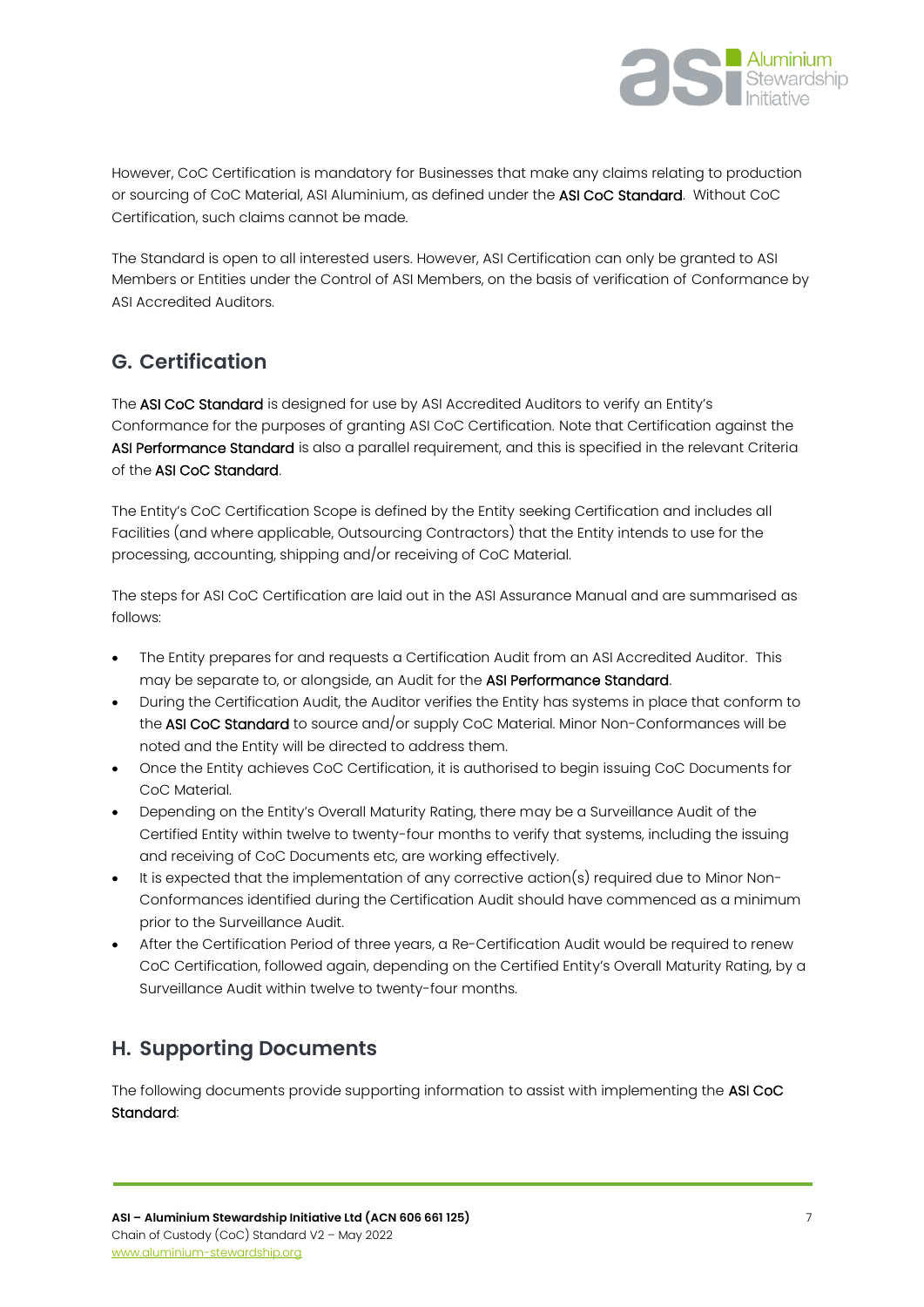

- ASI CoC Standard Standards Guidance
- ASI Assurance Manual
- ASI Claims Guide
- ASI Glossary.

The ASI Performance Standard contains requirements that are also applicable to Entities applying the ASI CoC Standard. The ASI Performance Standard covers governance, environmental and social issues in the Aluminium value chain, and should be read in conjunction with the ASI CoC Standard.

#### <span id="page-7-0"></span>**I. Review**

ASI undertakes to review formally this version of the Standard by 2027, five years after first publication, or earlier as required. Proposals for revisions or clarifications can be submitted by interested parties at any time, and ASI will document these for consideration in the next review process. ASI will continue to work with stakeholders and Members to ensure that these Standards are relevant and achievable.

### <span id="page-7-1"></span>**J. Measuring Impacts**

The ASI Monitoring and Evaluation (M&E) program is designed to assess the impact of ASI Certification. Impacts are long-term changes in the sustainability areas that the Standard aims to address and their understand and demonstration are critical for standards programs' success . ASI's M&E program measures short and medium-term changes to understand how these contribute to long-term impacts, and also identifies how ASI's certification program can be improved over time.

In implementing this program, ASI complies with the ISEAL Code of Good Practice for Assessing the Impacts of Social and Environmental Standards v2.0 (2014). ASI is bound by its **Anti-Trust Compliance** Policy and Confidentiality Policy in dealing with commercially sensitive information. These policies are available on the [ASI website.](https://aluminium-stewardship.org/about-asi/legal-finance-policies/)

### <span id="page-7-2"></span>**K. How to Read the Standard**

Please note the following:

- The ASI CoC Standard contains II Sections organised into 3 parts
- *Italicised text provides background and intent for each Section but is not normative*
- Auditable Criteria are numbered in each Section (for example '1.1')
- All capitalised common terms and acronyms (for example 'Entity') are defined in the ASI Glossary.

The 3 parts and 11 Sections are grouped as follows: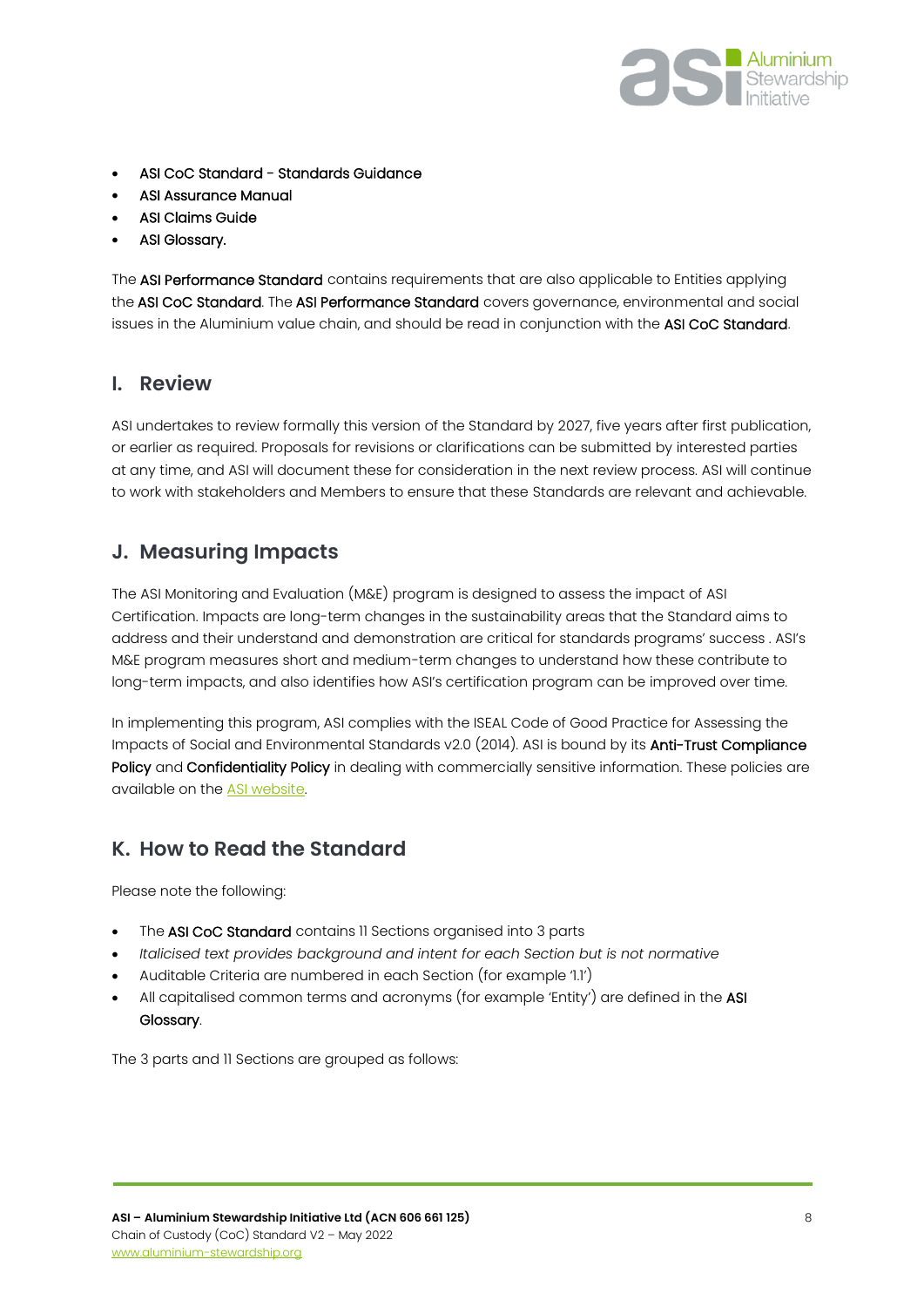

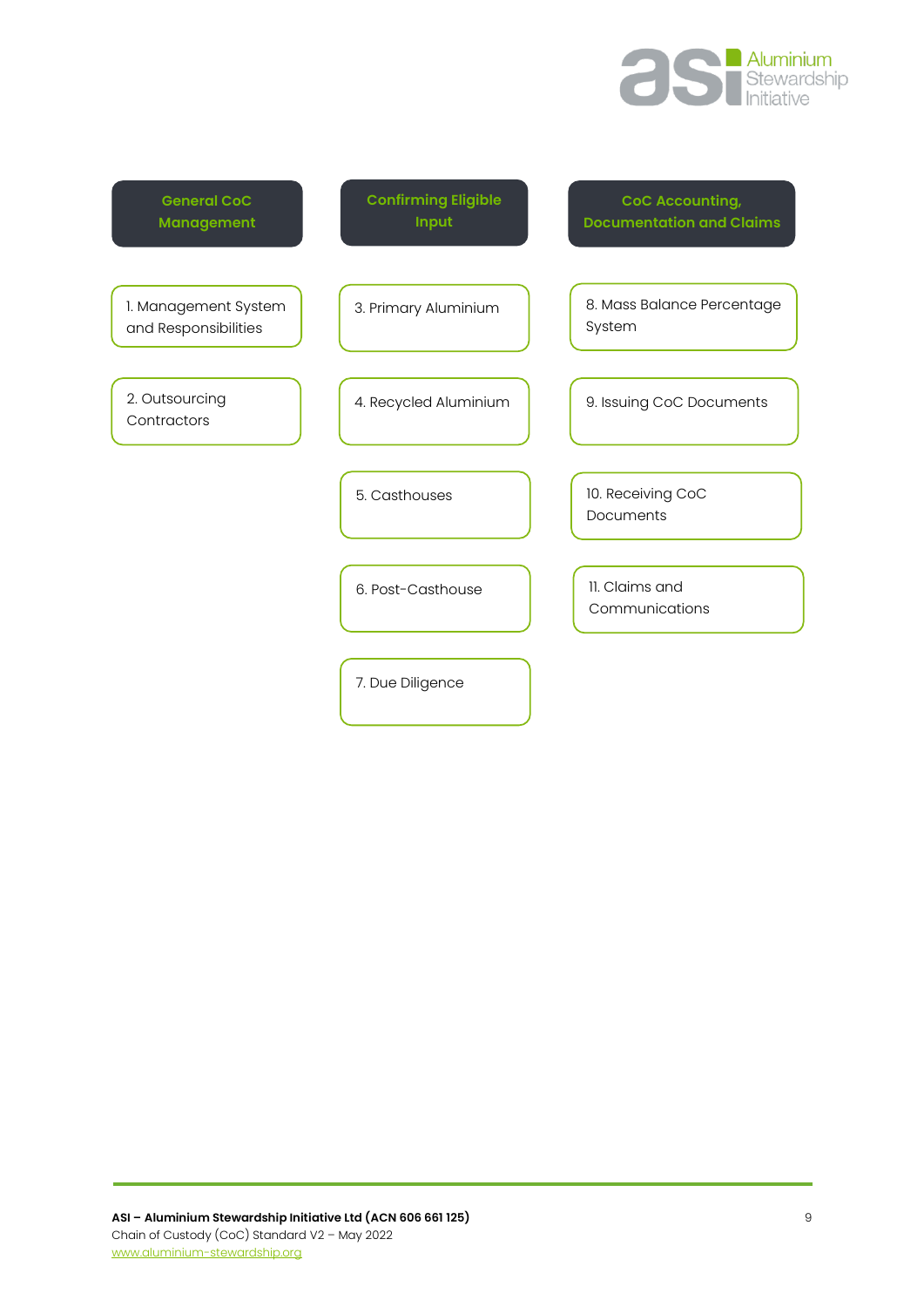

# <span id="page-9-0"></span>**ASI Chain of Custody (CoC) Standard**

# <span id="page-9-1"></span>**A. General CoC Management (Sections 1-2)**

#### <span id="page-9-2"></span>**1. Management System and Responsibilities**

*Section 1 outlines the general elements of Management Systems an Entity needs to implement effectively the ASI CoC Standard. An Entity may consist of a single Facility or multiple Facilities but must be under the Control of an ASI Member to link to the ASI's membership obligations and the ASI Complaints Mechanism. The Criteria in this Section can usually be integrated into existing Management Systems relevant to managing sales, procurement and inventory.*

1.1 ASI Membership. The Entity seeking CoC Certification shall be an ASI Member in good standing in the Production and Transformation or Industrial Users membership classes, or under the Control of such an ASI Member, thereby committing to comply with ASI's membership obligations and the ASI Complaints Mechanism.

#### *Application:*

This Criterion applies to all Facilities.

1.2 CoC Management System. The Entity shall have a Management System that addresses all applicable requirements of the ASI CoC Standard, in all Facilities within the Entity's CoC Certification Scope that take Custody of CoC Material.

#### *Application:*

This Criterion applies to all Facilities.

1.3 CoC Management System Monitoring. The Entity shall ensure that the Management System for Criterion 1.2 is periodically reviewed and updated in light of implementation experience and to address potential areas of Non-Conformance.

#### *Application:*

This Criterion applies to all Facilities.

1.4 Management Representative. The Entity shall have at least one Management Representative with overall responsibility and authority for the Entity's Conformance with all applicable requirements of the ASI CoC Standard.

#### *Application:*

This Criterion applies to all Facilities.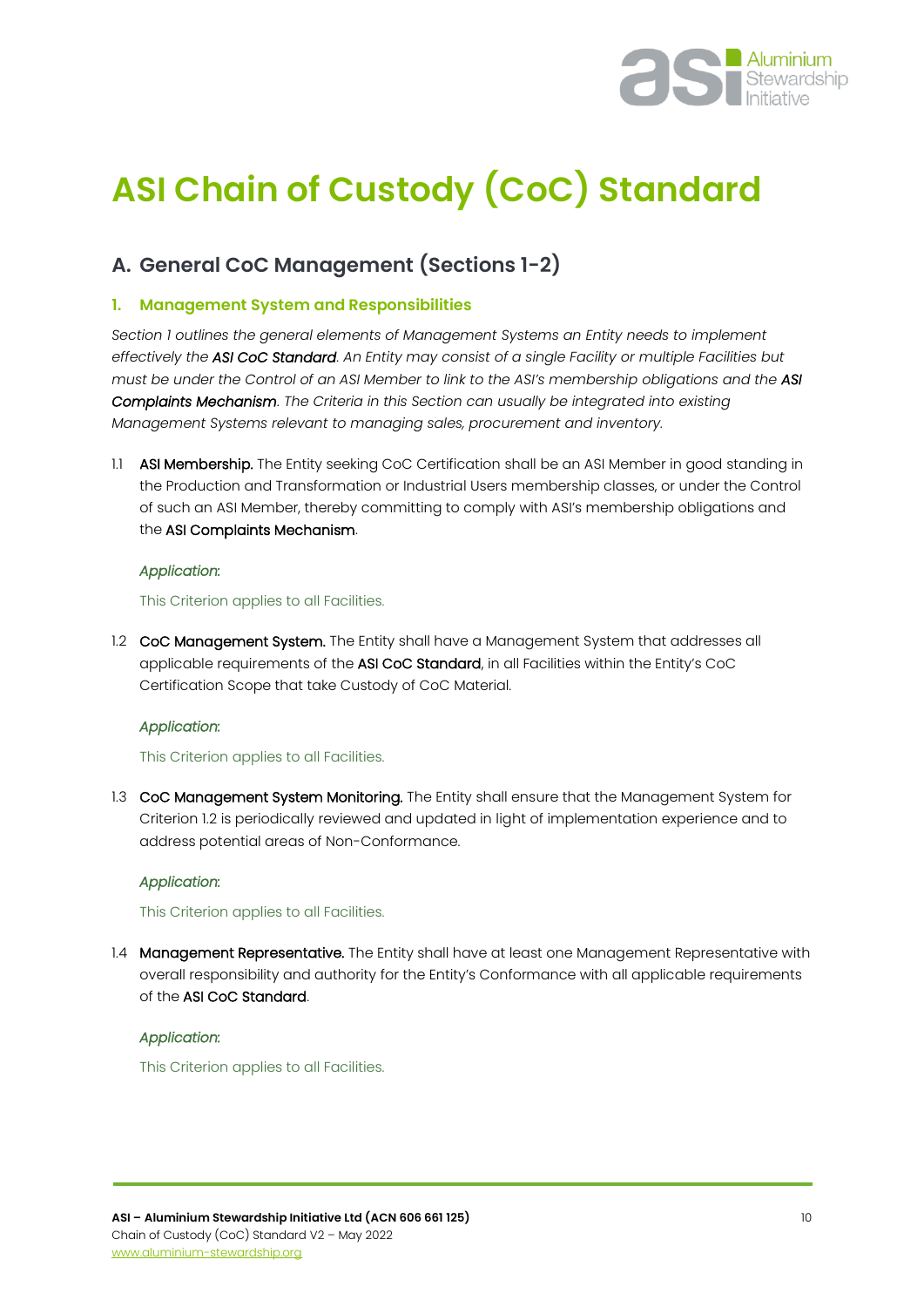

1.5 Communications and Training. The Entity shall establish and implement communications and training measures that make relevant personnel aware of and competent in their responsibilities under the ASI CoC Standard.

#### *Application:*

#### This Criterion applies to all Facilities.

1.6 Records Management. The Entity shall maintain up to date records covering all applicable requirements of the ASI CoC Standard and shall retain them for a minimum of five years.

#### *Application:*

#### This Criterion applies to all Facilities.

- 1.7 Reporting to ASI Secretariat. The Entity shall report the following information (as applicable) to the ASI Secretariat, via the appropriate reporting form, by 30 June of the year following the end of each calendar year:
	- a. Input and Output Quantities of CoC Material/s to/from the Certified Entity over the calendar year.
	- b. Input and Output Quantities of Eligible Scrap to/from the Certified Entity over the calendar year.
	- c. Inflow and Outflow Quantities of Non-CoC Material/s to/from the Certified Entity over the calendar year.
	- d. Positive Balance carried over to the subsequent Material Accounting Period, if any.
	- e. Positive Balance used, if any.
	- f. Internal Overdraw drawn down from the subsequent Material Accounting Period, if any.

For Entities with more than one type of CoC Material Output:

g. Quantities of CoC Material/s transferred between supply chain activities within the CoC Certified Entity (Intra-Entity Flows) over the calendar year.

#### *Application:*

This Criterion applies to all Facilities.

#### <span id="page-10-0"></span>**2. Outsourcing Contractors**

*Outsourcing Contractors are encouraged to become CoC Certified in their own right. However, it is recognised there are often challenges in uptake of CoC Certification in long or flexible supply chains, or by smaller Businesses. Section 2 provides Entities seeking CoC Certification with the ability to outsource processing, treatment or manufacturing of CoC Material that they own or control to non-CoC Certified Outsourcing Contractors, by including them in their own CoC Certification Scope.*

2.1 Certification Scope. Any Outsourcing Contractor without CoC Certification that takes Custody of an Entity's CoC Material for the purposes of further processing, treatment or manufacturing, shall be identified in the Entity's CoC Certification Scope.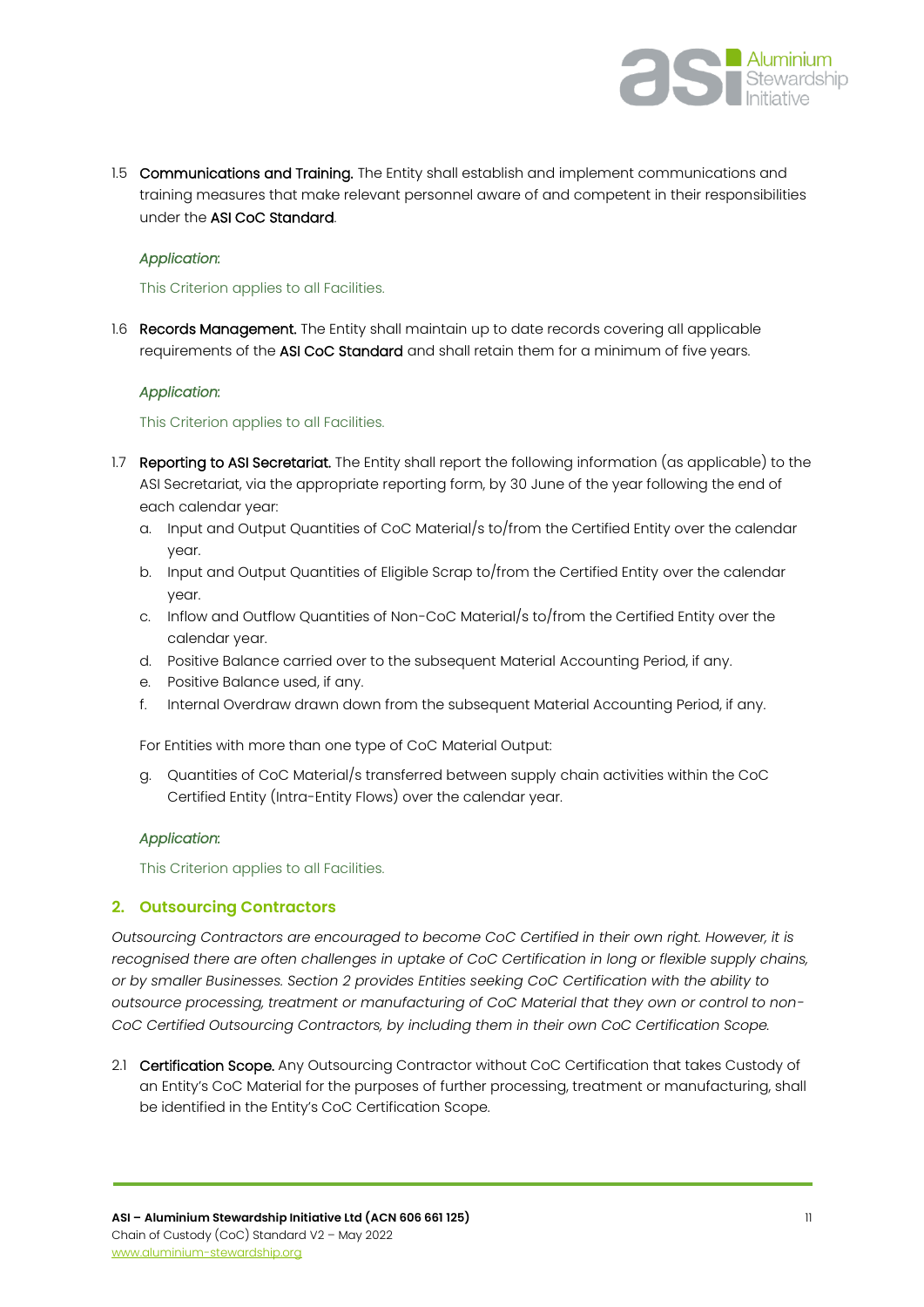

#### *Application:*

This Criterion applies where the Entity uses Outsourcing Contractors that takes custody of CoC Material that they own or control.

- 2.2 Control of CoC Material. Entities that wish to include Outsourcing Contractors within their CoC Certification Scope shall ensure that each of the following conditions is met:
	- a. The Entity has legal ownership or control of all CoC Material used by Outsourcing Contractors.
	- b. Any Outsourcing Contractor shall not outsource any processing, treatment or manufacturing of CoC Material to any other contractor.
	- c. The Entity has assessed the risk of potential Non-Conformance with the ASI CoC Standard resulting from the engagement of each Outsourcing Contractor included within the CoC Certification Scope and determined that the risk is acceptable.

#### *Application:*

This Criterion applies where the Entity uses Outsourcing Contractors that takes custody of CoC Material that they own or control.

2.3 Information on Quantity of CoC Material Output and Returned. The Entity shall ensure that the Outsourcing Contractor provides information on Output Quantity of CoC Material and the Quantity of CoC Material returned to the Entity at the conclusion of the Entity's Material Accounting Period (or more frequently as required by the Entity).

#### *Application:*

This Criterion applies where the Entity uses Outsourcing Contractors that takes custody of CoC Material that they own or control.

2.4 Consistency in Inflow and Outflow Quantity of CoC Material to/from Outsourcing Contractor. The Entity shall have systems in place to verify that the Quantity of CoC Material Output or returned by Outsourcing Contractor is consistent with the Quantity of CoC Material provided to the Outsourcing Contractor and shall record Quantities in the Material Accounting System.

#### *Application:*

This Criterion applies where the Entity uses Outsourcing Contractors that takes custody of CoC Material that they own or control.

*2.5* Error (Outsourcing Contractor). If an error is discovered after CoC Material has been shipped, the Entity and the Outsourcing Contractor shall document the error and the agreed steps taken to correct it and implement actions to avoid a recurrence.

#### *Application:*

This Criterion applies where the Entity uses Outsourcing Contractors that takes custody of CoC Material that they own or control.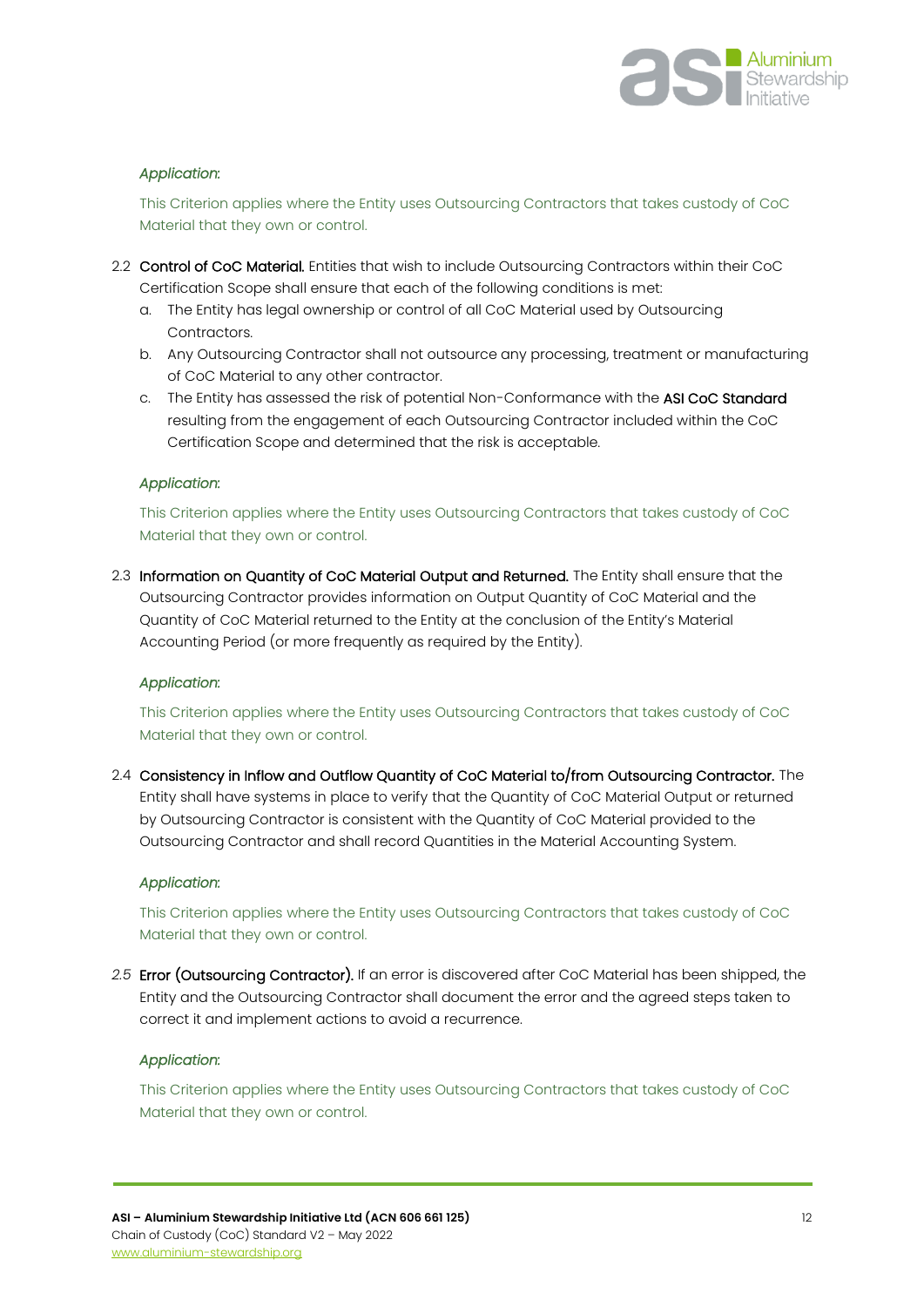

# <span id="page-12-0"></span>**B. Confirming Eligible Inputs of CoC and Non-CoC Material (Sections 3-7)**

#### <span id="page-12-1"></span>**3. Primary Aluminium: Criteria for ASI Bauxite, ASI Alumina and ASI Aluminium**

*A Chain of Custody must have a starting point, and in the case of Aluminium this is either Primary or Recycled. Section 3 is focused on Primary Aluminium and requires that ASI Bauxite comes from Bauxite Mines and is further processed through Alumina Refineries and Aluminium Smelters, which are also certified against the ASI Performance Standard.* 

- 3.1 ASI Bauxite. An Entity engaged in Bauxite Mining shall have systems in place to ensure that ASI Bauxite is produced only from Bauxite Mines that are:
	- a. Within the Entity's CoC Certification Scope and/or in which the Entity holds a legal interest and are within the CoC Certification Scope of another CoC Certified Entity.
	- b. Certified against the ASI Performance Standard.
	- c. Sourcing ASI Bauxite either:
		- i. directly from another ASI CoC Certified Entity, or
		- ii. via a Trader, where the ASI CoC Certified Entity that is the source of the ASI Bauxite can be identified and can provide a verified CoC Document.

#### *Application:*

This Criterion applies to Bauxite Mines.

- 3.2 ASI Alumina. An Entity engaged in Alumina Refining shall have systems in place to ensure that ASI Alumina is produced only from Alumina Refiners that are:
	- a. Within the Entity's CoC Certification Scope, and/or in which the Entity holds a legal interest and are within the CoC Certification Scope of another CoC Certified Entity.
	- b. Certified against the ASI Performance Standard.
	- c. Sourcing ASI Bauxite either:
		- i. directly from another ASI CoC Certified Entity, or
		- ii. via a Trader, where the ASI CoC Certified Entity that is the source of the ASI Bauxite can be identified and can provide a verified CoC Document.

#### *Application:*

This Criterion applies to Alumina Refineries.

- 3.3 ASI Aluminium. An Entity engaged in Aluminium Smelting shall have systems in place to ensure that ASI Aluminium is produced only from Aluminium Smelters that are:
	- a. Within the Entity's CoC Certification Scope, and/or in which the Entity holds a legal interest and are within the CoC Certification Scope of another CoC Certified Entity.
	- b. Certified against the ASI Performance Standard.
	- c. Sourcing ASI Alumina either:
		- i. directly from another ASI CoC Certified Entity, or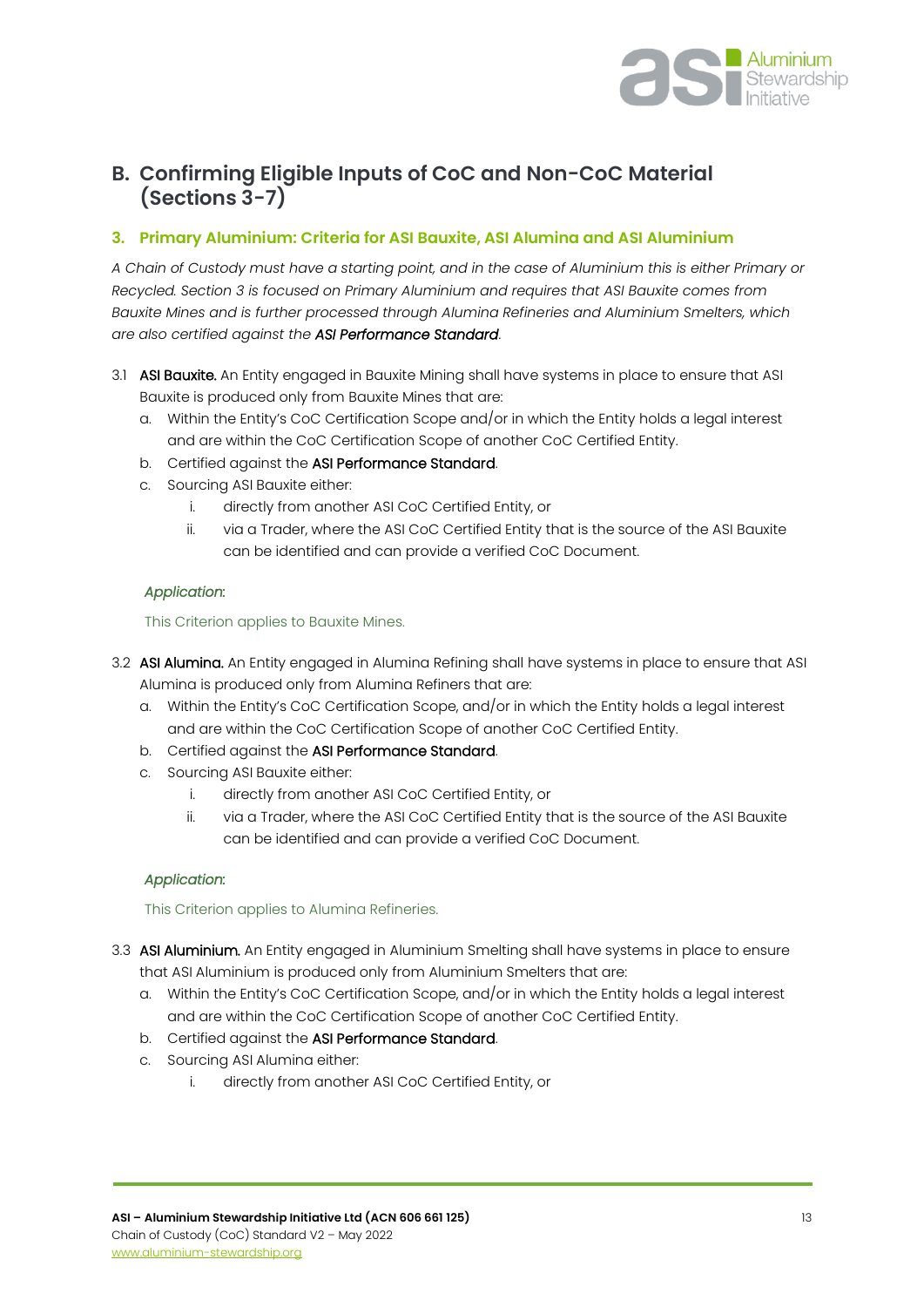

ii. via a Trader, where the ASI CoC Certified Entity that is the source of the ASI Alumina can be identified and can provide a verified CoC Document.

#### *Application:*

This Criterion applies to Aluminium Smelters.

#### <span id="page-13-0"></span>**4. Recycled Aluminium: Criteria for Eligible Scrap**

*Recycled Aluminium is the second potential starting point for Chain of Custody for ASI Aluminium. The ASI CoC Standard anticipates that the first Entity in the Chain of Custody of recycled CoC Material will be engaged in Aluminium Re-melting and/or Refining (Aluminium Refining includes, but is not limited to, recovery and refining of Aluminium from Dross and other aluminium containing wastes). Section 4 requires that 'know your customer' principles apply to suppliers of Recyclable Scrap Material (and the Due Diligence requirements of Section 7 also apply). This Section sets the ASI CoC Standard's requirements for Entities producing Recycled Aluminium from Recyclable Scrap Material.* 

- 4.1 Recycled Aluminium. An Entity engaged in Aluminium Re-Melting/Refining to produce Recycled Aluminium shall have systems in place to ensure that ASI Aluminium is produced only from Facilities that are:
	- a. Within the Entity's CoC Certification Scope, and/or in which the Entity holds a legal interest and are within the CoC Certification Scope of another CoC Certified Entity.
	- b. Certified against the ASI Performance Standard.

#### *Application:*

#### This Criterion applies to Aluminium Re-Melters/Refiners.

- 4.2 Eligible Scrap. An Entity engaged in Aluminium Re-Melting/Refining shall account for Eligible Scrap in their Material Accounting System as only:
	- a. Pre-Consumer Scrap that is:
		- i. subject to supplier Due Diligence as per Section 7 and assessed as being designated ASI Aluminium Output from the Entity's Certification Scope, traced through an uncertified Facility and back in to the Entity's Certification Scope as Scrap in a Closed Loop, or
		- ii. supplied directly from another ASI CoC Certified Entity with the accompanying CoC Document, or
		- iii. supplied via a Trader, where the ASI CoC Certified Entity that is the source of the Eligible Scrap can be identified and can provide a verified CoC Document.
	- b. Scrap that is assessed by the Entity to be Post-Consumer in origin and subject to supplier Due Diligence as per Section 7.
	- c. Aluminium recovered from Dross and other aluminium containing wastes that is subject to supplier Due Diligence as per Section 7.

#### *Application*: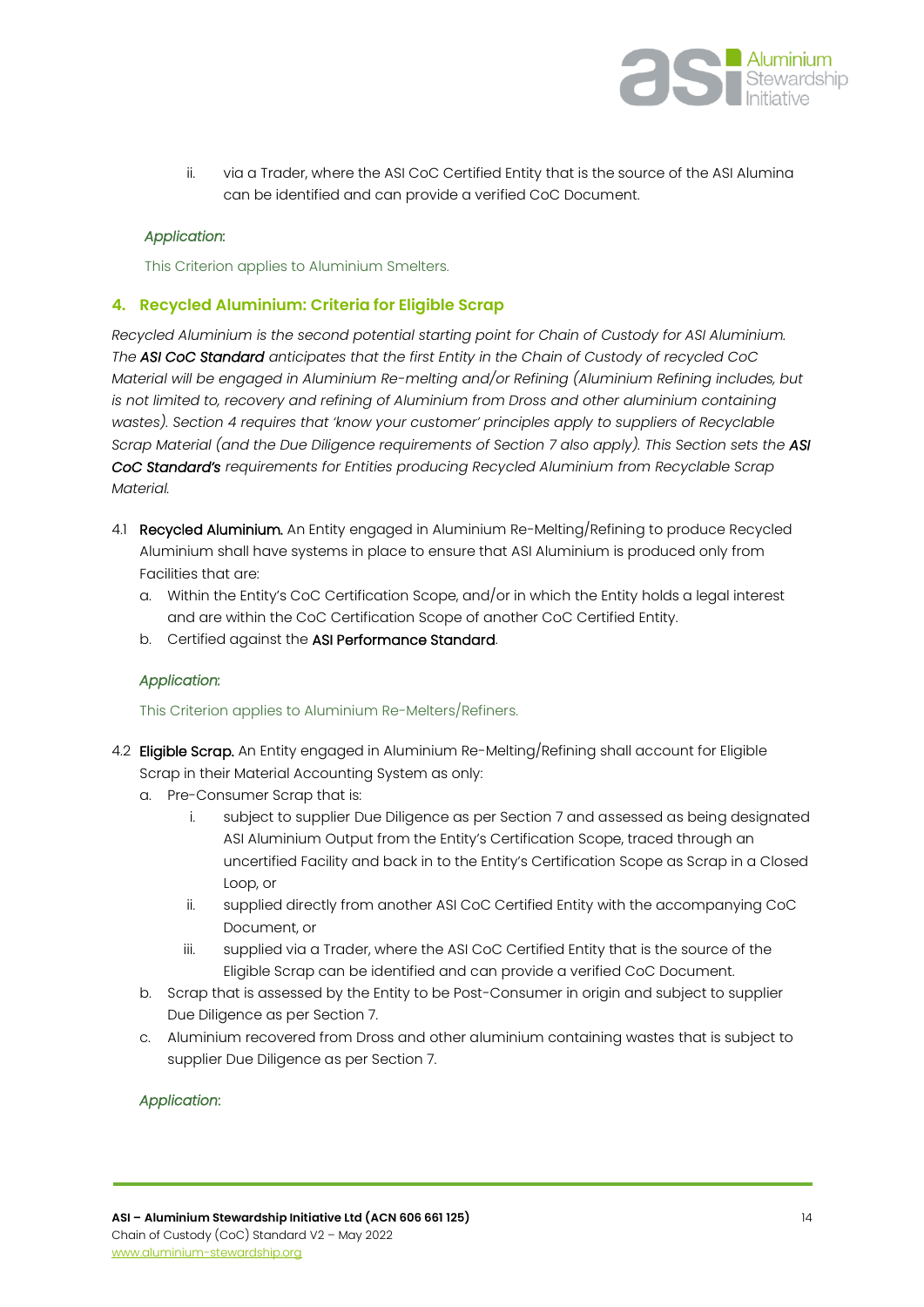

#### This Criterion applies to Aluminium Re-Melters/Refiners

- 4.3 Records Management for Direct Suppliers of Recyclable Scrap Material. An Entity engaged in
	- Aluminium Re-Melting/Refining shall have systems in place to record:
	- a. The identity, principles and place/s of operation of all direct suppliers of Recyclable Scrap Material.
	- b. All financial transactions with direct suppliers of Recyclable Scrap Material, ensuring that cash payments are within the lower of the relevant defined financial threshold under Applicable Law or US\$10,000 (or equivalent), where the transaction is carried out in a single operation or in several operations that appear to be linked.

#### *Application:*

This Criterion applies to Aluminium Re-Melters/Refiners.

#### <span id="page-14-0"></span>**5. Casthouses: Criteria for ASI Aluminium**

*For both Primary and Recycled Aluminium, Casthouses are the point at which Aluminium is formed into solid metal forms for subsequent Material Conversion and/or manufacturing. Section 5 deals with the Certification requirements for Casthouses and both the Liquid Metal and Cold Metal Inflows and Outflows that are part of the Casting process.* 

- 5.1 ASI Aluminium. An Entity engaged in producing Casthouse Products shall have systems in place to ensure that ASI Aluminium is produced only from Casthouses that are:
	- a. Within the Entity's CoC Certification Scope, and/or in which the Entity holds a legal interest and are within the CoC Certification Scope of another CoC Certified Entity.
	- b. Certified against the ASI Performance Standard.
	- c. Sourcing ASI Aluminium either:
		- i. directly from another ASI CoC Certified Entity, or
		- ii. via a Trader, where the ASI CoC Certified Entity that is the source of the ASI Aluminium can be identified and can provide a verified CoC Document.

#### *Application:*

#### This Criterion applies to Casthouses.

5.2 Unique Identification. For traceability purposes, the Material Accounting System of an Entity engaged in producing Casthouse Products shall have systems in place to ensure that unique identification numbers, either physically stamped and/or printed on or with ASI Aluminium by the Entity, correspond to the Input Quantities of CoC Material for that Entity's Material Accounting Period.

#### *Application:*

This Criterion applies to Casthouses.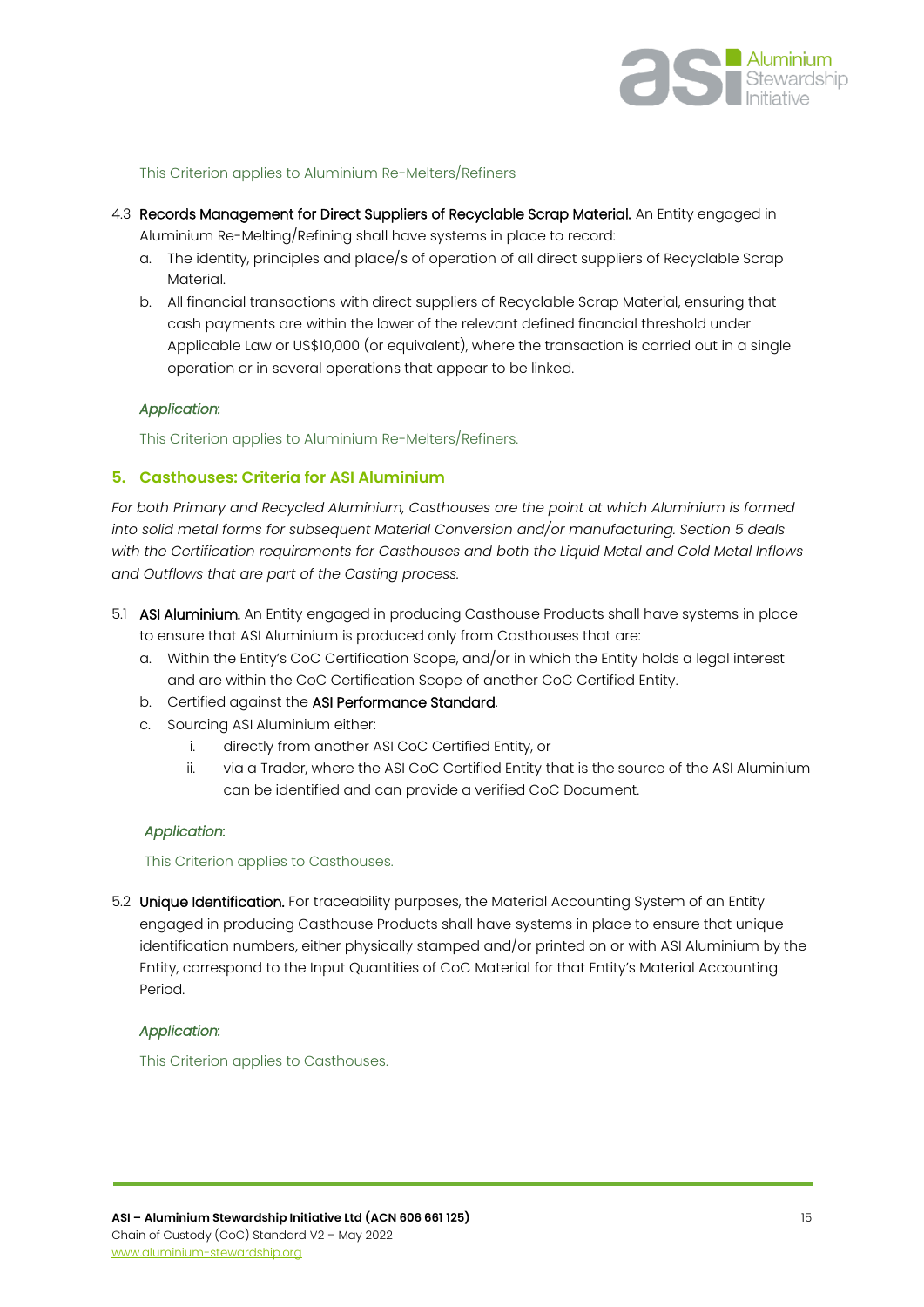

#### <span id="page-15-0"></span>**6. Post-Casthouse: Criteria for ASI Aluminium**

*Casthouse Products are destined for a wide range of Semi-Fabrication pathways and subsequent Material Conversion, downstream manufacturing and use. Supply chains from the Casthouse onwards ('Post-Casthouse') are often highly diverse and/or fragmented. Section 6 applies to Post-Casthouse Entities that source physical ASI Aluminium direct from Casthouses or via another downstream Entity and use the ASI CoC Standard to make claims about their own production of ASI Aluminium.*

- 6.1 Post-Casthouse ASI Aluminium. A Post-Casthouse Entity that sources ASI Aluminium shall have systems in place to ensure that it is itself producing ASI Aluminium only from Facilities:
	- a. Within the Entity's CoC Certification Scope, and/or in which the Entity holds a legal interest and are within the CoC Certification Scope of another CoC Certified Entity.
	- b. That can demonstrate that they will certify against the ASI Performance Standard within two years of joining ASI.
	- c. Sourcing ASI Aluminium either:
		- i. directly from another ASI CoC Certified Entity, or
		- ii. via a Trader, where the ASI CoC Certified Entity that is the source of the ASI Aluminium can be identified and can provide a verified CoC Document.

#### *Application:*

This Criterion applies to Post-Casthouse Facilities.

#### <span id="page-15-1"></span>**7. Due Diligence for Non-CoC Material, CoC Material Acquired through a Trader and Recyclable Scrap Material**

*Section 7 requires Entities to conduct Due Diligence of suppliers of Non-CoC Material, CoC Material acquired through a Trader and Recyclable Scrap Material for potential environmental, social or governance risks and take reasonable action to prevent or mitigate risks. This aligns with ASI's mission to promote responsible sourcing. It does not preclude Entities sourcing from non-ASI suppliers.*

- 7.1 Responsible Sourcing Policy. The Entity shall adopt and communicate to suppliers of Non-CoC Material, Recyclable Scrap Material and CoC Material supplied through a Trader a responsible sourcing Policy covering Aluminium, which as a minimum takes account of the following Criteria in the ASI Performance Standard:
	- a. 1.2 (Anti-corruption).
	- b. 2.4 (Responsible Sourcing).
	- c. 9.1 (Human Rights Due Diligence).
	- d. 9.8 (Conflict-Affected and High-Risk Areas).

#### *Application:*

This Criterion applies to all Facilities.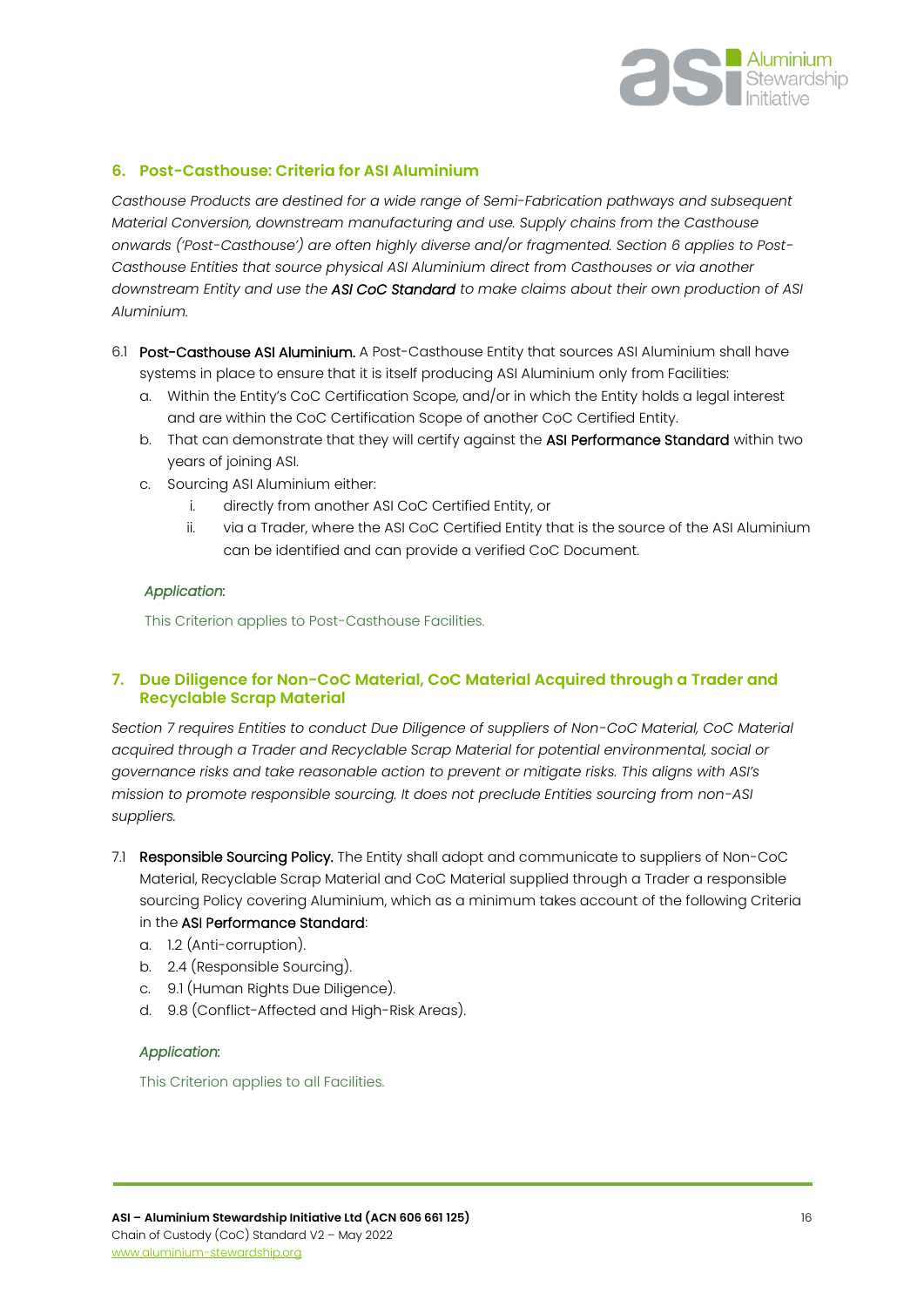

7.2 Risk Assessment and Mitigation. The Entity shall assess the risks of non-compliance with its responsible sourcing Policy by, at a minimum, its direct (tier 1) suppliers (including Traders) of Non-CoC Material, Recyclable Scrap Material and CoC Material and Eligible Scrap supplied by a Trader, document the findings, and undertake measurable risk mitigation where risks of adverse impacts are identified.

#### *Application:*

#### This Criterion applies to all Facilities.

7.3 Complaints Resolution Mechanism. The Entity shall establish a Complaints Resolution Mechanism as per Criterion 3.4 in the ASI Performance Standard, that is appropriate to the nature, scale and impact of the Business and that allows interested parties to voice concerns about noncompliance with its responsible sourcing Policy in its Aluminium supply chain.

#### *Application:*

This Criterion applies to all Facilities.

# <span id="page-16-0"></span>**C. CoC Accounting, Documentation and Claims (Sections 8-12)**

#### <span id="page-16-1"></span>**8. Mass Balance System: CoC Material and ASI Aluminium**

*The Mass Balance System requires each successive Entity handling CoC Material to be CoC Certified to create an unbroken Chain of Custody. It allows for CoC Materials to be mixed with Non-CoC Material over a defined period, at any stage in the value chain. The Entity's Material Accounting System is used to verify that the Output of CoC Materials from an Entity does not proportionally exceed the Input to its Certification Scope. Note that the ASI CoC Standard stipulates that the Output of CoC Material cannot be allocated as 'partially CoC' – so if 20% of Outflow is 'CoC', that 20% is 100% CoC (and not all Outflow is "20% CoC").*

8.1 Material Accounting System. The Entity's Management System shall include a Material Accounting System that safeguards the integrity of CoC Material and Eligible Scrap Mass Balance within the Certification Scope.

#### *Application:*

#### This Criterion applies to all Facilities.

8.2 Material Accounting Period. The Entity's Material Accounting System shall specify a Material Accounting Period, which shall not be longer than 12 months.

#### *Application:*

#### This Criterion applies to all Facilities.

8.3 Input and Inflow Quantities. The Entity shall, over a given Material Accounting Period, record the Quantities of each CoC Material and Eligible Scrap Input and the Quantities of Non-CoC Material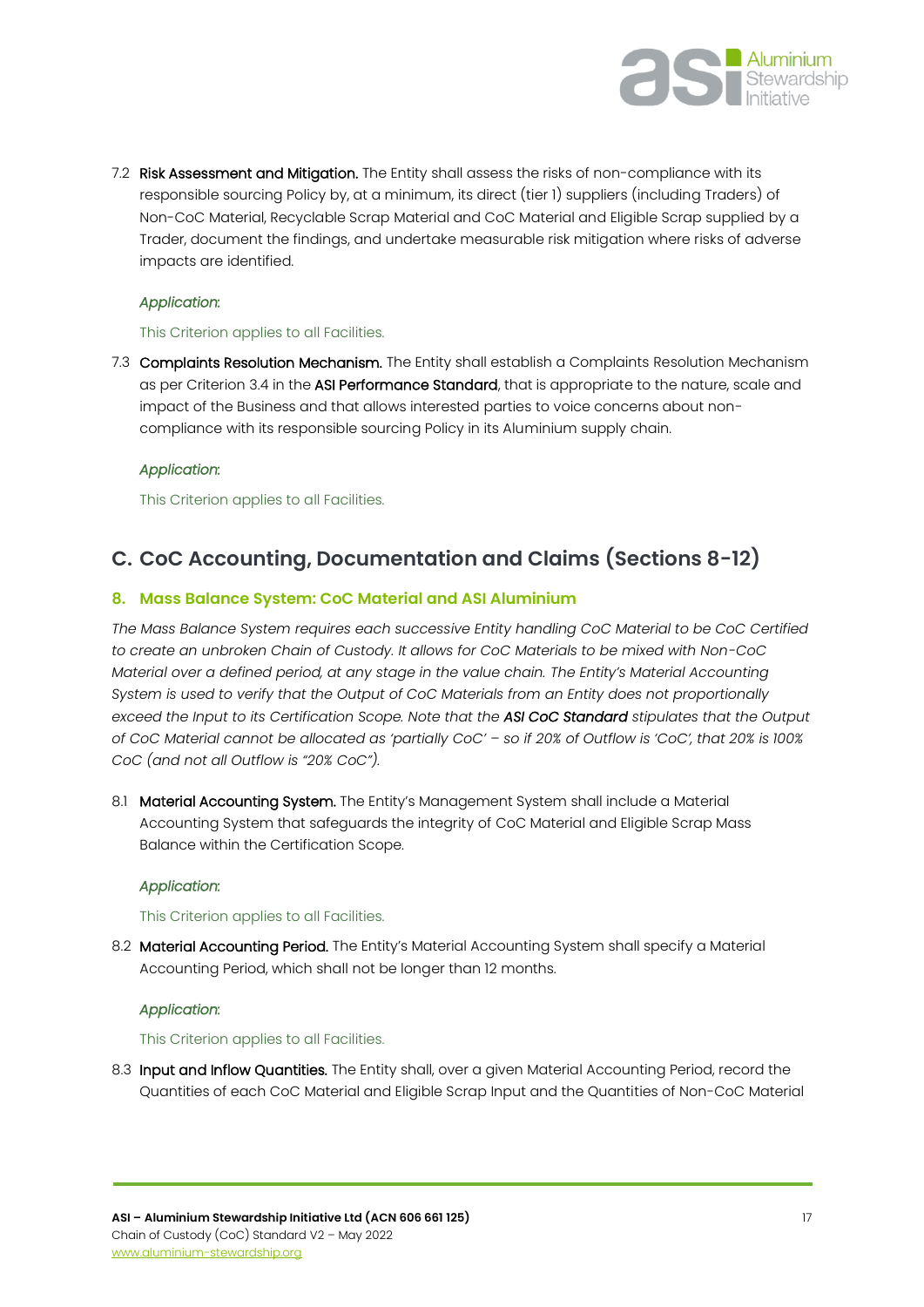

and Recyclable Scrap Material Inflow to the Certification Scope. The Inflow Quantity of Eligible Scrap and Recyclable Scrap Material shall be based on an assessment of Aluminium content.

#### *Application:*

#### This Criterion applies to all Facilities.

8.4 Output Quantities of CoC Material. Over the given Material Accounting Period the Entity shall use the Input Quantities for each CoC Material to determine the available Quantities of CoC Material for Output, proportional to total Inflows of CoC and Non-CoC Materials, by mass.

#### *Application:*

This Criterion applies to all Facilities.

8.5 Indivisibility of CoC Material. The Output Quantity of CoC Material, which may be a subset of total production, shall be designated as 100% CoC Material.

#### *Application:*

#### This Criterion applies to all Facilities.

8.6 Output Quantity of Eligible Scrap. If the Entity generates Scrap and wishes to designate the relevant proportion as Eligible Scrap, the Entity shall, for the given Material Accounting Period, use the same percentage share as for its Output of ASI Aluminium.

#### *Application:*

This Criterion is only applicable to Entities that produce Pre-Consumer Scrap from their processing and want to designate it as Eligible Scrap as an input to another CoC Certified Entity, accompanied by a CoC Document (see Section 9). Eligible Scrap criteria are not applicable to Internally Generated Scrap. It only applies when it crosses Certification Scope boundaries.

8.7 Consistency Between Input Percentage and Total Output. The Entity's Material Accounting System shall ensure that the total Output of CoC Material and/or Eligible Scrap does not proportionally exceed the Input Percentage of CoC Material and/or Eligible Scrap over the Material Accounting Period.

#### *Application:*

#### This Criterion applies to all Facilities.

- 8.8 Internal Overdraw. Where CoC Material is under contract for delivery to an Entity within a given Material Accounting Period, but is subject to a Force Majeure situation, the Entity's Material Accounting System may draw down an Internal Overdraw from the subsequent Material Accounting Period.
	- a. The Internal Overdraw shall not exceed 20% of total Input Quantity of CoC Material for the Material Accounting Period.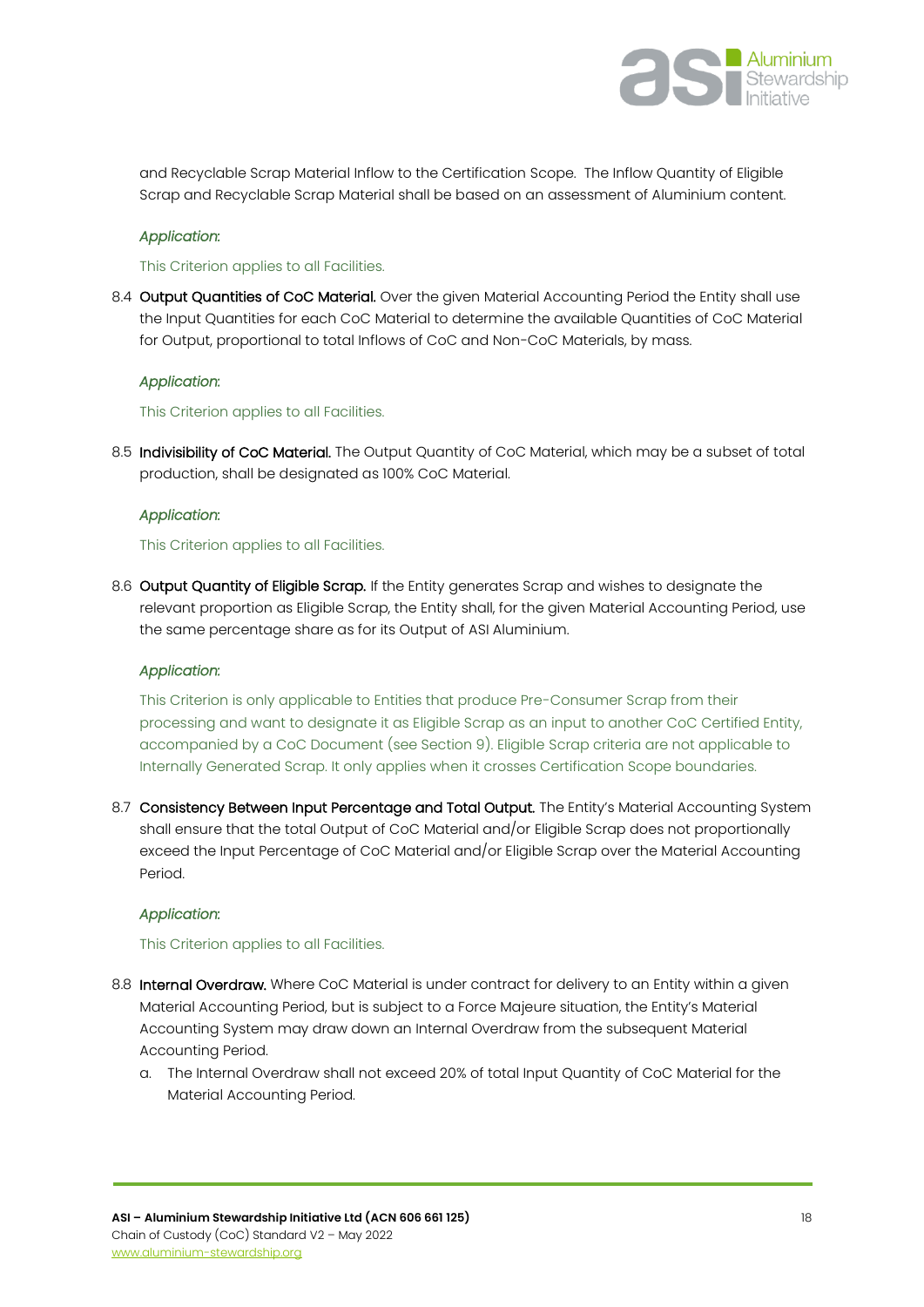

- b. The Internal Overdraw shall not exceed the amount of CoC Material affected by the Force Majeure situation.
- c. The Internal Overdraw shall be made up within the subsequent Material Accounting Period.

#### *Application:*

#### This Criterion applies to all Facilities.

- 8.9 Positive Balance. Where an Entity has a Positive Balance of CoC Material at the end of a Material Accounting Period, this may be carried over to the subsequent Material Accounting Period.
	- a. The Entity's Material Accounting System must clearly identify any carry over of a Positive Balance.
	- b. A Positive Balance generated in one Material Accounting Period and carried over to the subsequent Material Accounting Period shall expire at the end of that Period if not drawn down.

#### *Application:*

This Criterion applies to all Facilities.

#### <span id="page-18-0"></span>**9. Issuing CoC Documents**

*The Mass Balance System is supported by accurate CoC information accompanying shipments of CoC Material. In the ASI CoC Standard, the set of required CoC information is referred to as CoC Documents (a template is in Appendix 2 of the ASI CoC Standard Guidance). Entities often integrate CoC information into their usual shipment processes, such as sales invoices or shipping documentation. Additional data and information may also be included in CoC Documents at the discretion of the Business but must be accurate and verifiable.* 

9.1 CoC Document. The Entity shall ensure that a CoC Document accompanies each shipment or transfer of CoC Material dispatched to other CoC Certified Entities or Traders.

#### *Application:*

This Criterion applies to all Facilities that ship CoC Material to another Entity.

- 9.2 CoC Document Content. The Entity shall ensure that CoC Documents include at least the following information:
	- a. Date of issue of the CoC Document.
	- b. Reference number for the CoC Document, which is linked to the Entity's Material Accounting System for verification purposes.
	- c. The identity, address and CoC Certification number of the Entity issuing the CoC Document.
	- d. The identity and address of the customer receiving the CoC Material, and if it is another CoC Certified Entity, their CoC Certification number.
	- e. The responsible employee of the Entity who can verify information in the CoC Document.
	- f. A statement confirming that "The information provided in the CoC Document is in Conformance with the ASI CoC Standard."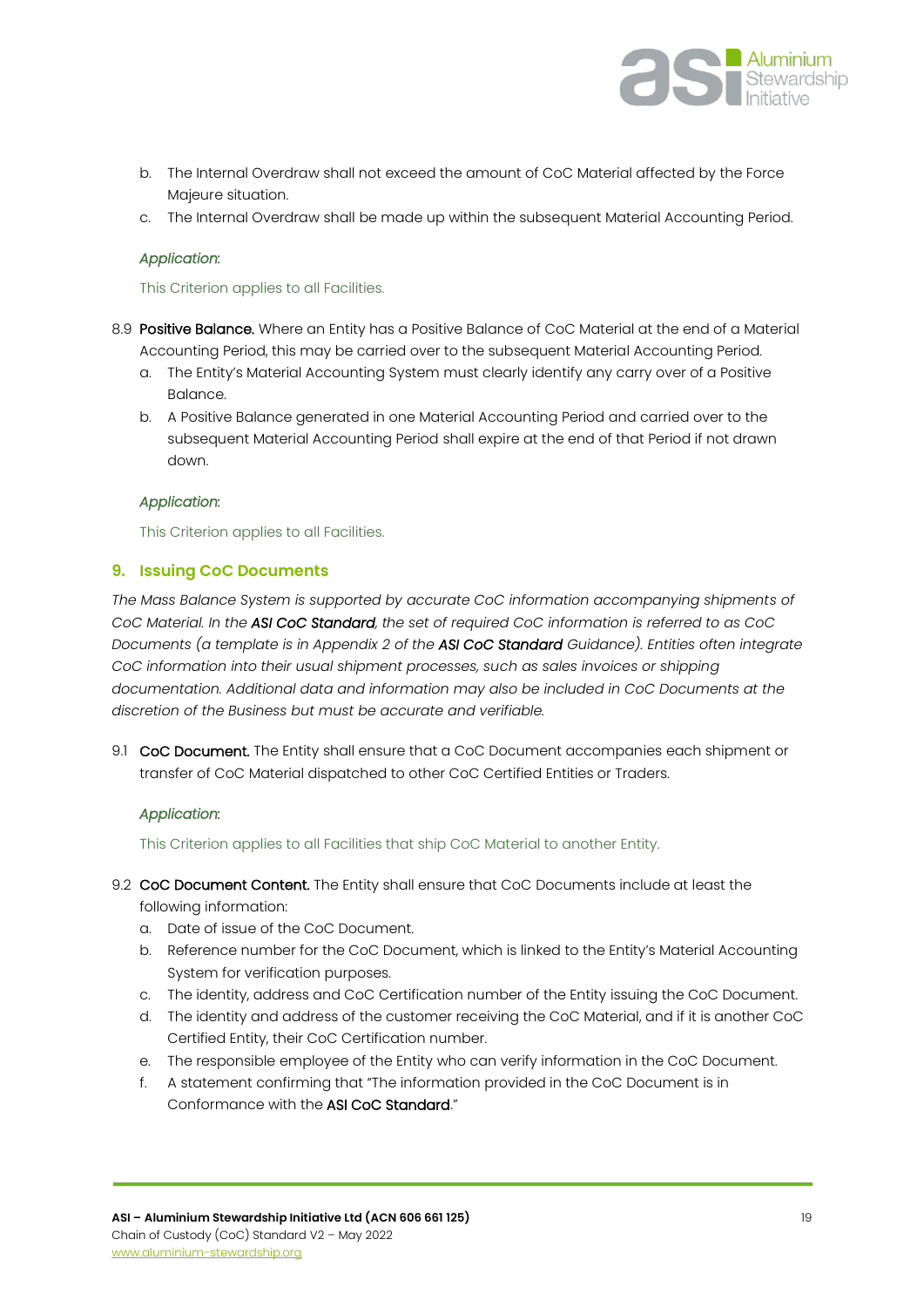

- g. Type of CoC Material in the shipment.
- h. Mass of CoC Material in the shipment.
- i. Mass of total Material in the shipment.

#### *Application:*

This Criterion applies to all Facilities that ship CoC Material to another Entity.

- 9.3 Sustainability Data (optional). The Entity may also include the applicable Sustainability Data in the CoC Document for that CoC Material:
	- a. The average (preferably cradle-to-gate) carbon footprint of the CoC Material and accounting method applied.
	- b. Information to support the origin of Aluminium as per ASI Performance Standard Criterion 9.8.
	- c. Recycled content, including methodology regarding Pre-Consumer Scrap and Post-Consumer Scrap, of the CoC Material.

Where engaged in Post-Casthouse activities:

d. ASI Certification Status for the ASI Performance Standard for the Entity and/or Facility issuing the CoC Document.

#### *Application:*

This Criterion applies to all Facilities that ship CoC Material to another Entity.

9.4 Supplementary Information (optional). If the CoC Document includes Supplementary Information about the Entity or CoC Material, the Entity shall ensure that the Supplementary Information can be supported by Objective Evidence.

#### *Application:*

This Criterion applies to all Facilities that ship CoC Material to another Entity and includes Supplementary information in the CoC Documentation.

9.5 Verification of Information. The Entity shall have systems in place to enable it to respond to reasonable requests for verification of information in CoC Documents issued by the Entity.

#### *Application:*

This Criterion applies to all Facilities that ship CoC Material to another Entity.

9.6 Error (Shipping). If an error is discovered after CoC Material has been shipped, the Entity and the receiving party shall document the error and the agreed steps taken to correct it and implement actions to avoid a recurrence.

#### *Application:*

This Criterion applies to all Facilities that ship CoC Material to another Entity.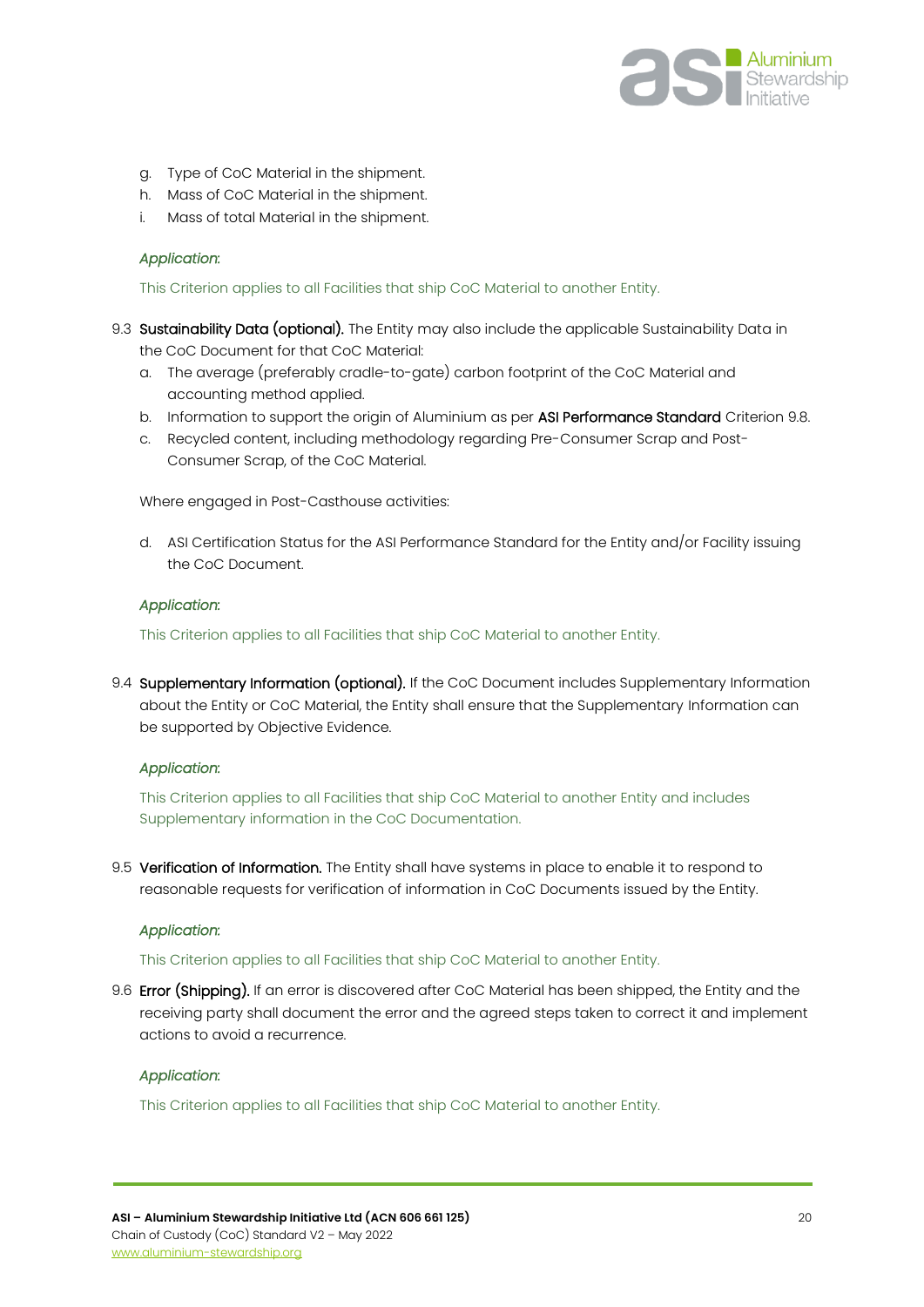

#### <span id="page-20-0"></span>**10. Receiving CoC Documents**

*Entities that receive CoC Material will also receive the accompanying CoC Document (Section 9)*  issued by their suppliers. Checking and recording this information supports the accuracy and *reliability of the Mass Balance System.*

10.1 Verification of CoC Documents. The Entity shall verify that all required information in received CoC Documents, as set out in Criteria 9.2, 9.3 (optional) and 9.4 (optional), has been included.

#### *Application:*

This Criterion applies to all Facilities that receive CoC Material.

10.2 Verification of Consistency Between CoC Documents and CoC Material. The Entity shall verify the consistency of received CoC Documents with the accompanying CoC Material or Eligible Scrap before recording information in their Material Accounting System.

#### *Application:*

This Criterion applies to all Facilities that receive CoC Material.

10.3 Verification of Supplier's ASI CoC Certification. The Entity shall check the ASI website on a regular basis to verify the validity and scope of the supplier's ASI CoC Certification for any changes that might affect the status of the supplied CoC Material or Eligible Scrap.

#### *Application:*

This Criterion applies to all Facilities that receive CoC Material.

10.4 **Error (Reception).** If an error is discovered after CoC Material or Eligible Scrap has been received, the Entity and the supplying party shall document the error and the agreed steps taken to correct it and implement actions to avoid a recurrence.

#### *Application:*

This Criterion applies to all Facilities that receive CoC Material

#### <span id="page-20-1"></span>**11. Claims and Communications**

*CoC Certified Entities are encouraged to communicate with their customers and consumers about their support for responsible supply chains. All marketing and communications claims or representations, beyond what is contained in CoC Documents, are to be consistent with the assurance provided by the relevant ASI Standards and with the ASI Claims Guide.*

- 11.1 Claims. Where the Entity makes claims and/or representations about CoC Material outside of CoC Documents the Entity shall have systems in place to ensure that:
	- a. These are made in a manner and form consistent with the ASI Claims Guide.
	- b. There is verifiable evidence to support the claims and/or representations made.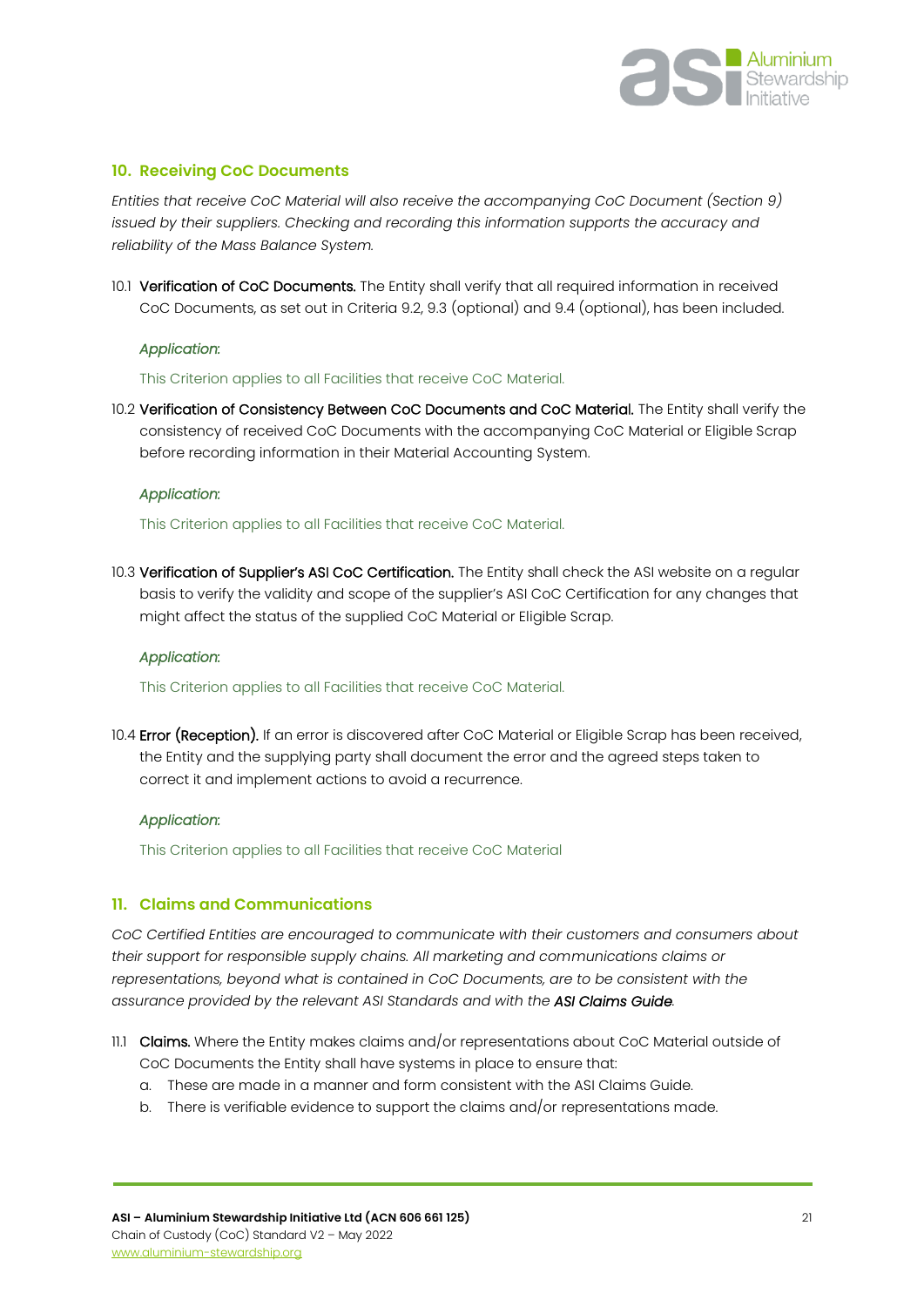

c. Appropriate training is provided for relevant employees to properly understand and communicate the claims and/or representations.

#### *Application:*

This Criterion applies to all Entities making claims or representations about CoC Material outside of CoC Documents.

# <span id="page-21-0"></span>**Glossary**

The Glossary has been moved to the ASI Glossary global document.